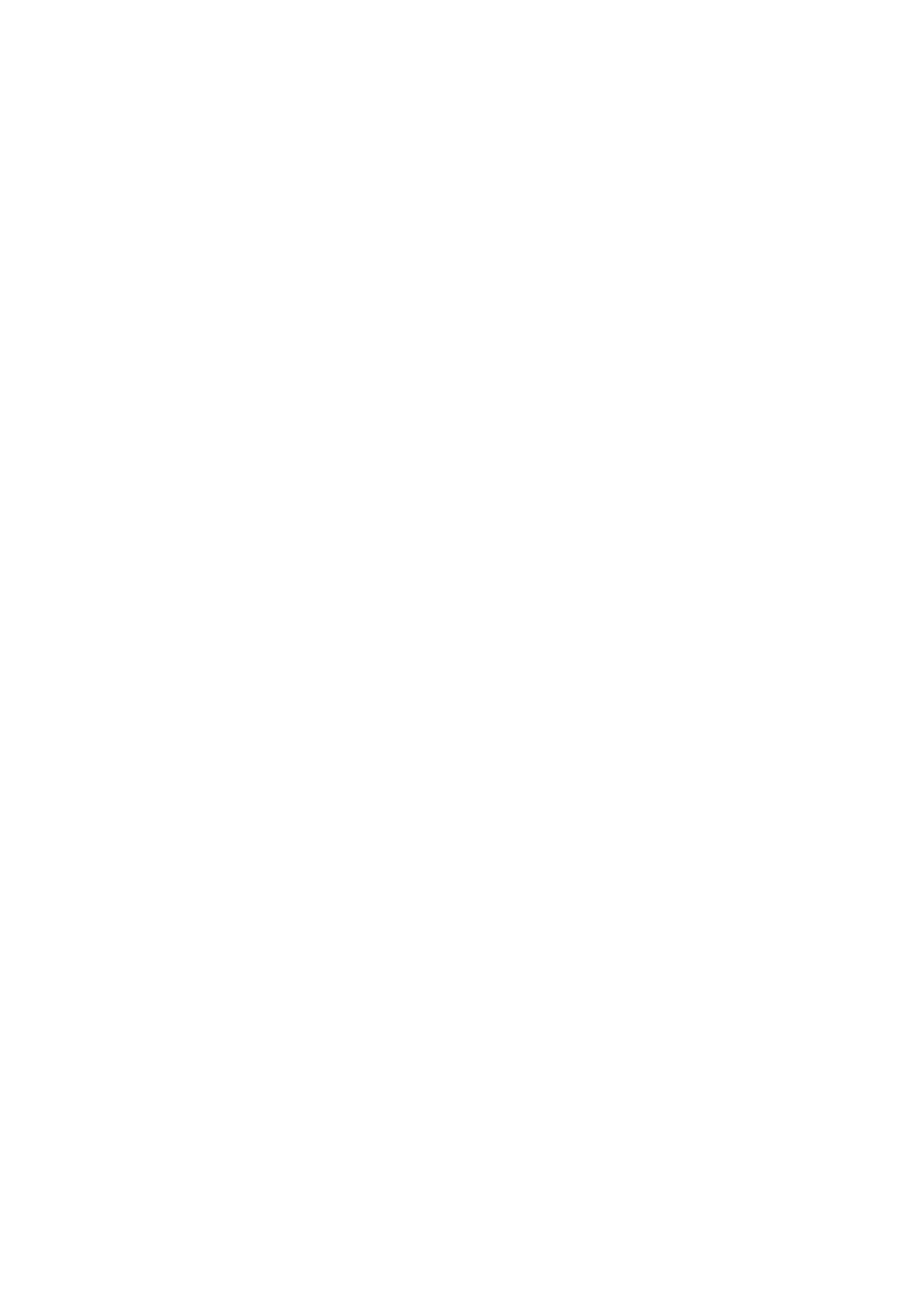## **Contents**

| About the authors                     | $\overline{2}$          |
|---------------------------------------|-------------------------|
| <b>Introduction</b>                   | $\overline{\mathbf{3}}$ |
| Methodology                           | $\overline{4}$          |
| Findings                              | 5                       |
| Age and gender                        | 5                       |
| Green space and the built environment | $6\phantom{1}6$         |
| Socio-economics                       | $\overline{\mathbf{z}}$ |
| Mental health and disability          | 8                       |
| <b>Sleep</b>                          | 10                      |
| Bullying and child abuse              | 11                      |
| Smoking                               | 11                      |
| Ethnicity/Religion                    | 12                      |
| <b>Discussion</b>                     | 13                      |
| Conclusion                            | 15                      |
| <b>Policy considerations</b>          | 16                      |
| <b>Bibliography</b>                   | 18                      |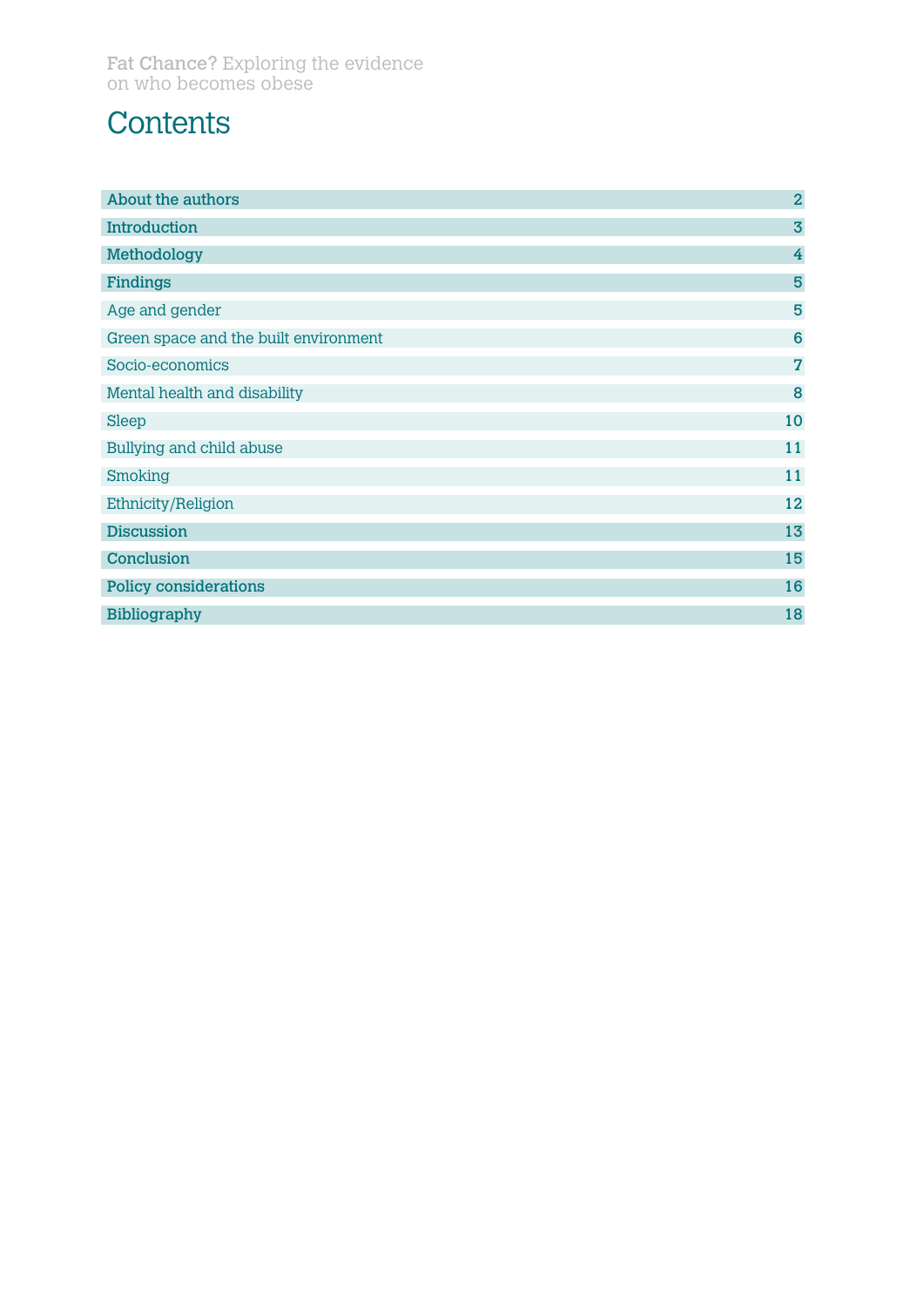## About the authors

#### Dr Aaron Parkhurst

Dr Aaron Parkhurst is a Medical Anthropologist at University College London (UCL). He completed his undergraduate degree at Brandeis University with a double major in Molecular Biology and Anthropology. He then worked in Behavioural Neuro–Genetics for 2 years, studying molecular mechanisms for circadian rhythm and sexual behavior in animals. He later spent a year studying cancer genetics at Fred Hutchinson Cancer Research Centre in Seattle, Washington before moving to London. In 2006 he completed his MSc in Medical Anthropology from UCL studying the links between immigration, xenophobia and epidemiology.

In 2007 Aaron moved to Dubai and began a project with UCL and the Health Authority of Abu Dhabi (HAAD) to study indigenous understandings of health and well–being in the Arabian Gulf. In addition to his ethnographic research, he worked in government hospitals in the Emirates to study the stigmatization of mental illness to help promote the introduction of psychiatry into primary health care. He also worked in clinics to study local conceptions of diabetes and other chronic health conditions. He returned to London in October 2010 and completed his PhD thesis on changing perceptions of the 'self' in Dubai, Abu Dhabi, and Oman, cross-cultural understandings of biomedicine and genetics, and humanity's anxieties and struggles with modernity.

Aaron currently lectures in medical anthropology at UCL with a focus on the anthropology of the human body and the anthropology and bioethics of emerging technology. He also works on men's health issues and the effects of urban life on both physical and mental health.

#### Sarah Kershaw, Researcher

Sarah completed a Bachelor of Food Science and Nutrition at Deakin University in Melbourne Australia. She began her career working in the Food and Beverage industry before immigrating to the United Kingdom. Since living in the UK she has been working as a freelance researcher. Her key interests are life span nutrition, diet related disease and obesity prevention in children and adolescents.

#### Matt James, Research Fellow

Matt has a particular interest in the intersection of values, health, technology and public policy. He has a wide ranging portfolio of expertise that spans public policy, academia and third sector, including working in Parliament as a parliamentary researcher for a MP and shadow minister. Matt has convened numerous public symposia, has written extensively on the ethical, legal and social implications of new technologies and participated in several EU funded projects exploring public responses to new technologies. In his work with 2020health, Matt has co-authored reports on various health topics including reviewing post-transplant care for bone marrow transplant patients, reviewing the quality of care and models of best practice for those living with ankylosing spondylitis (AS) and conducting a qualitative evaluation of the benefits of the impact of in-store pharmacists using practical tools and techniques on the health and lifestyle of selected families. Matt has an undergraduate degree in political history and sociology and a Master's degree in bioethics and medical law. He is Fellow of the Royal Society of Arts and Commerce (FRSA) and an honorary research associate at University College London (UCL).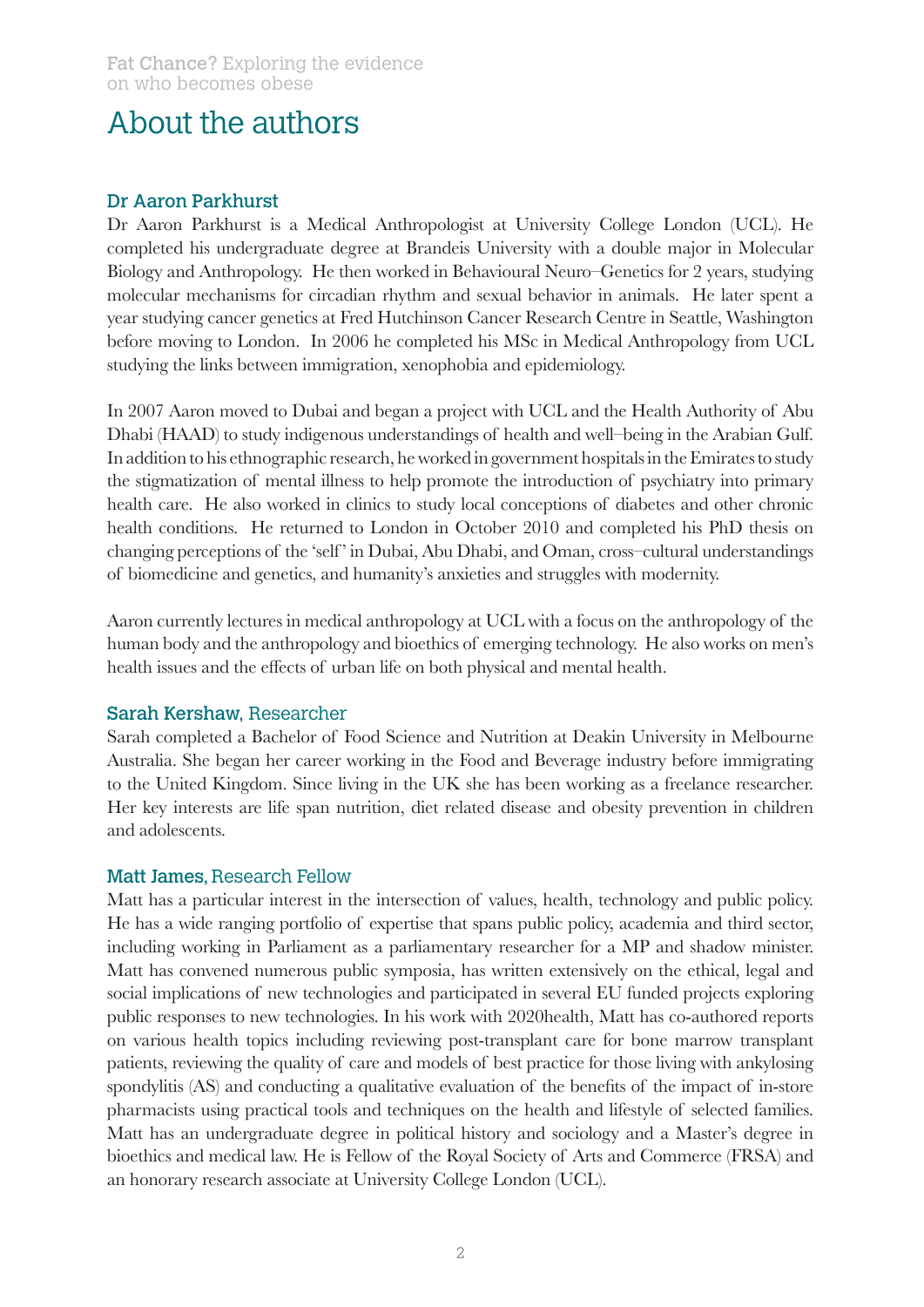## **Introduction**

Current political, economic and social discourse on obesity in the UK illuminates the great complexities and myriad socio-economic considerations that inform people's health, diets, and health seeking behaviour. Recent data published in annual Health Survey for England reports suggest that at least a quarter of the adult population is obese, while two-thirds are overweight, and these rates are rising. Speaking before the House of Lords, Lord McColl of Dulwich, professor and former director at Guy's Hospital, London, summed up the urgency in addressing the country's rising weight gain: "The obesity epidemic is the worst epidemic to afflict this country for 90 years; it is killing millions and costing billions and the cure is free" (Lords Hansard, Thursday, 11 July 2013).

The effects on national health services are potentially staggering. In calling for behaviour change regimes, Sir Cyril Chantler, director of UCL Partners, outlines how 80% of health care budgets are now devoted to chronic illnesses and associated acute conditions. However, while general rates of obesity in the UK are known to be rising, it remains very difficult to speak about obesity demographics with clarity and precision. In order for health care interventions and behaviour change policy to be radically effective, target populations must be better understood. This study examines and compiles the wealth of current knowledge and statistics on obesity in England in order to address the question of 'Who is obese?'. Assessing common trends found in obesity research and comparing them to emergent studies provides important holistic perspectives on the complexity of obesity in the UK. By applying modern risk factors to answer the question of 'who' is affected by obesity, this project provides an important evidence base to inform future research into 'why' populations become obese, and 'how' novel health care platforms might address health seeking behaviour in the country.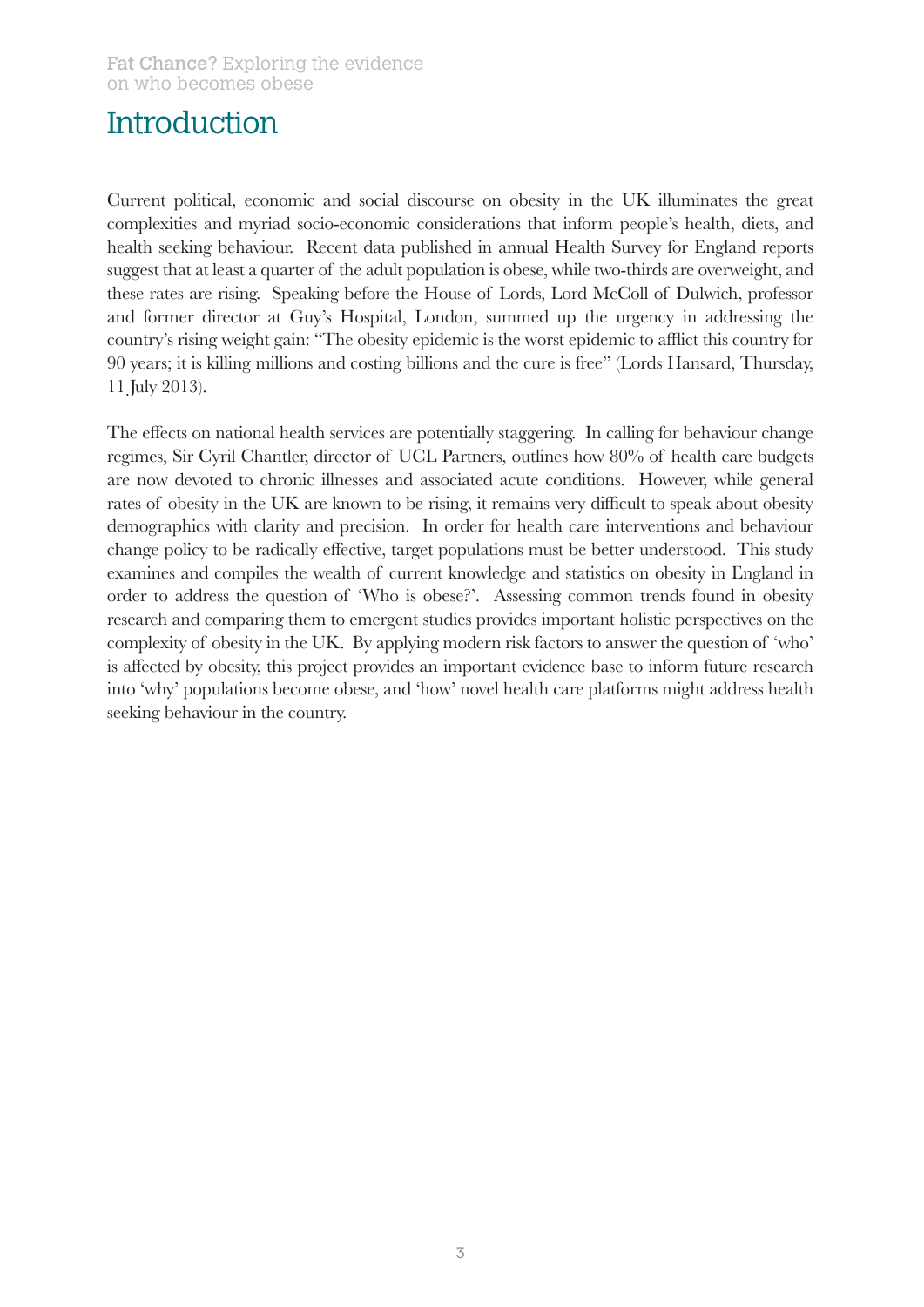## Methodology

This report is a review of literature on correlations between obesity and a wide range of specific socio-demographic data sets. In order to research the complexity of these associations in Britain, searches were conducted, primarily through PubMed, across 16 potential factors. These searches included, in no particular order: age, gender, divorce rates, green space, housing and property value, crime rates, employment/unemployment, salary, fast food density, geographic location, ethnicity, mental illness, religion, sleep behaviour, bullying, and smoking. In addition, we conducted a general search for "obesity in the UK" for an overview of demographic information within the country. This initial search produced 1,670 results. We assessed each paper for overlap and relevance, and, due to the time constraints of the project, selected 100 research papers to represent the complexity within obesity, social science and health research. Preference was given to meta-studies that provided statistical and analytical summaries within the categories listed above. Since a goal of this research was to assess changes in demographic knowledge of obesity over the last decade, preference was also given to very recent literature, published in 2014 and 2015.

Unless otherwise stated, obesity, as referred to throughout this report, is characterised by a Body Mass Index (BMI) of 30 kg/m2 (in accordance with the WHO guidelines for anthropometry). Overweight is classified as a BMI of 25 to 30, and a healthy weight is classified as 18.5 to 25. In order to broaden the diagnostic criteria, we searched for studies that explore obesity trends in both England and the UK at large. (Most studies are conducted in England, though some larger demographic surveys explore trends across England, Scotland and Wales.) We also specifically selected research that explored 'obesity', with BMI of 30 kg/m2, and not 'overweight', because of the range of comorbidities that accompany this classification. However, it is acknowledged that many studies demonstrate correlations for BMI at large, regardless of WHO anthropometric categories. While there is a significant body of research that attempts to understand the relationship between common co-morbidities of obesity, such as type 2 diabetes and cardiovascular disease, this project selected specifically for obesity as a stand-alone morbidity in order to demonstrate the complexity of obesity profiles in Britain. In this way, we attempted to guard our analysis of obesity from specific risk factors for obesity co-morbidities, though it is acknowledged that many of these risk factors overlap.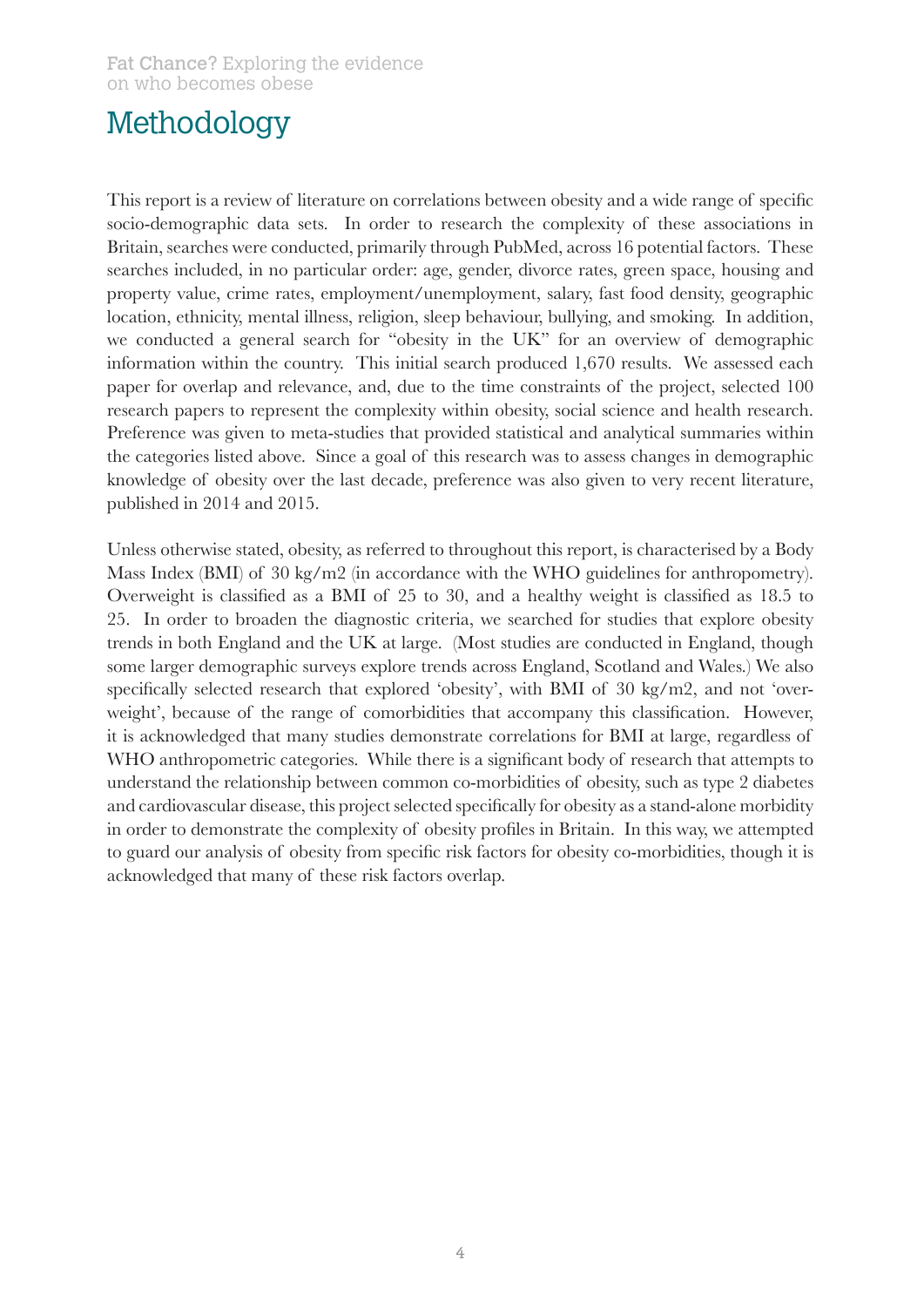#### **Age and gender**

Gender is a particularly difficult category to assign to obesity demographics in England. Within the UK, the rates of obesity are roughly equal for adult men and women (26.1%), while men are slightly more overweight than women (HSCIC, 2010; 2011; 2012; 2015). These national statistics are based on annual data from the Health Survey for England. This rate has risen steadily since the mid 90s, but has flattened in recent years, remaining relatively stable since 2010, though rates of obesity among men are still slowly climbing. The most recent reports form the Health and Social Care Information Centre compares gender rates for obesity over many years. In previous years, obesity was particularly gendered, with women being both more obese and overweight, but this has changed in the last two years, with adult men in England marginally surpassing the obesity rates of women (HSCIC, 2015: 2.3.1). Current obesity rates for men are lower in younger adult years than for women, and reach a peak for men between the ages of 45–54. Women are more at risk of becoming obese in their younger years, and remaining obese through their adult lives. However, while HSCIC data demonstrates some differences in obesity rates by gender and age, data is relatively homogenous between the sexes. It is important to acknowledge very recent research that demonstrates age and gender to be significant predictors of obesity in relation to numerous co-morbidities (Morrissey et al, 2015), though this data is influenced from risk factors of a great many conditions.

While this report does not speculate definitively as to why the age of onset for obesity is marginally gendered, it is perhaps not surprising, as the social lives of men and women are also gendered.<sup>1</sup> Recent research across socio-demographics in the UK highlights this gendering, with different comparisons between risk factors for obesity showing positive correlations for one gender, and insignificant or negative correlations for the other. Adult women, for example have much higher rates of obesity at lower income levels than men (HSCIC, 2015; Stafford et al, 2010, among many other studies), while rates of obesity for men appear much more affected by work environment, pressures and various employment behaviours and anxieties (Church et al, 2011; Shulte et al, 2007). Though upward employment mobility correlates with increased obesity among men, in women there are reverse associations. It is unclear how workplace culture informs these trends. Increasing pressures and stress of the workplace compounded by longer working hours and ready-meal culture may lead to higher BMI for men, while pressures on body image, and profound biases and prejudices inherent in job culture, may encourage upwardly mobile women to maintain healthier BMI. One study shows that in the United States, women are 16 times more likely to report weight discrimination in the workplace (Roehling et al, 2007).

Gender also seems particularly influential in the effectiveness of weight-loss programmes. A recent study shows that common weight loss programmes are particularly effective for men in both the short and long-term, and far less effective for women, though both men and women still benefit to some degree from obesity intervention programmes (Bhogal and Langford, 2014). Since gender is woven through every potential socio-demographic factor of obesity, it will be referred to throughout this review. As a result, this project argues that gender needs to

<sup>1.</sup> Unadjusted data for obesity rates show gendered data to be mirrored, but for a given socio-economic or demographic factor, gender becomes highly informative in understanding trends in obesity.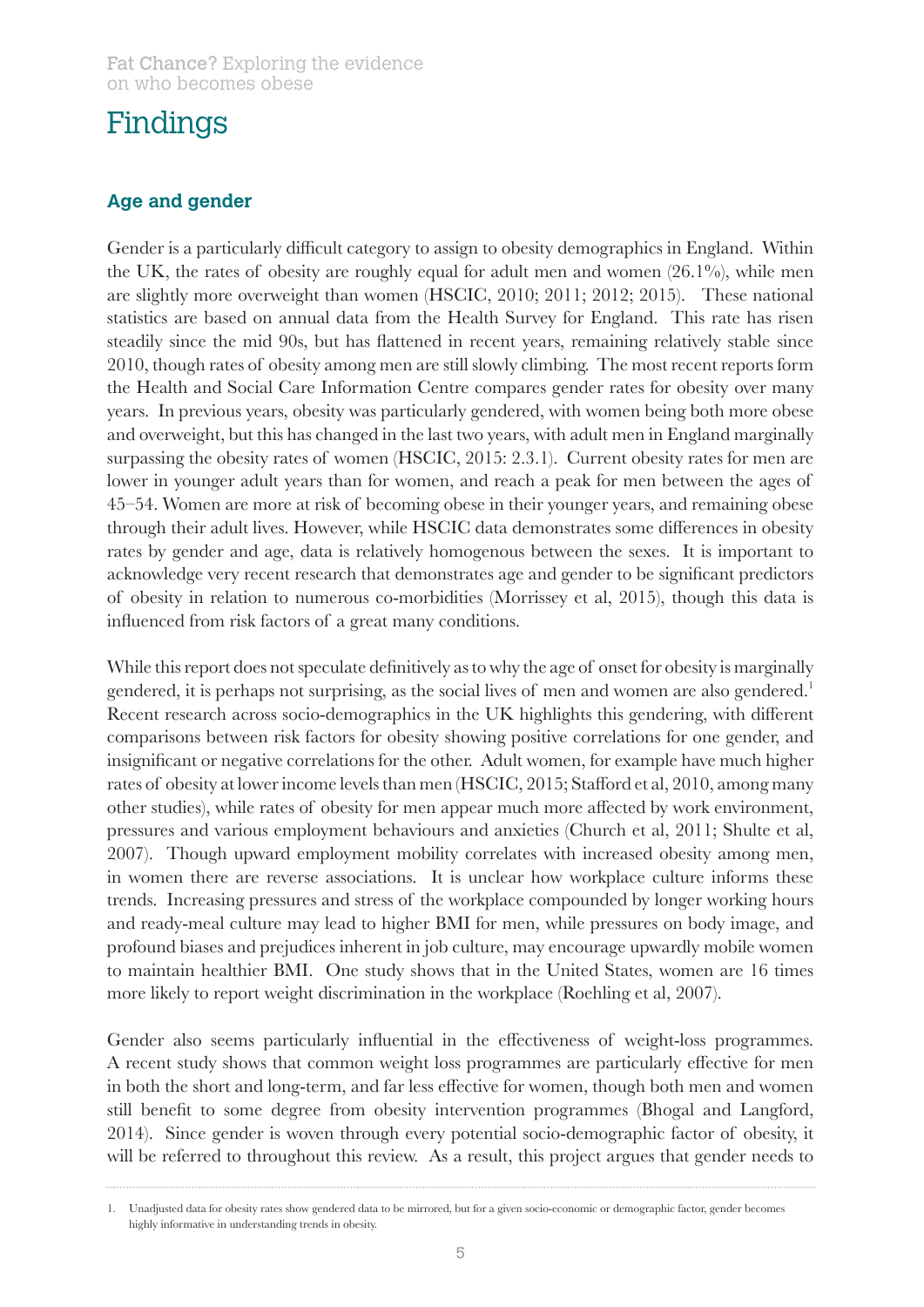be carefully considered whenever health policy initiatives attempt to address a specific sociodemographic factor.

#### Green space and the built environment

Research indicates that neighbourhood characteristics share correlations with obesity rates. Research that simply links obesity to deprivation has the potential to overlook complexity in neighbourhood poverty influences. That is, when neighbourhoods are associated with lower socio-economic status, there is often a correlate to obesity; but residents of these neighbourhoods, regardless of individual household income or level of education, are equally exposed to certain characteristics and influences within their environment. One of these characteristics is fast food density in a given area. Multiple studies have demonstrated links between the rise of the fast food industry and obesity (Mohr et al., 2007; Ebbeling et al., 2004, for example), and there is also a wealth of evidence that links fast food consumption to obesity (Duffey et al, 2009; Moore et al, 2009; Bowman et al, 2004, among others). Research demonstrates that neighbourhood deprivation is positively correlated to fast-food density as well as obesity rates (see Fraser et al, 2010, for a comprehensive review). In parts of the West Midlands, for example, new research labels this phenomenon a type of 'fat swamp', where a dearth of food choices accompany exceptionally high rates of obesity in both adults and children (Saunders et al, 2015). Other research has tried to understand these trends in relation to employment locations, commuting routes and residential neighbourhoods in Cambridgeshire. The authors found that food options in the vicinity of employment have the highest correlations to obesity rates of the three, while exposure to fast food in all three domains promoted more high energy food consumption and greater BMIs (Burgoine et al, 2014).

Earlier studies in the United States have questioned the link between childhood obesity and fast food density (Sturm and Datar, 2005), showing insignificant correlations; others show that research on this link is conflicting (Black and Macinko, 2008). In the UK, however, new research contradicts this, showing very strong correlations between childhood obesity and fast food density (Fraser and Edwards; 2010, Cetateanu and Jones, 2014).

Obesity rates in the UK are also highlighted in other neighbourhood characteristics beyond fast food density (see Black and Macinko, 2008 for a recent meta-analysis). Structural characteristics such as good pavements (safety from traffic), proximity to necessary destinations, and safety from crime are all positively linked to lower BMI, the latter being highly correlated with lower obesity (De Bourdeaudhuji et al, 2015). These factors are also gendered, and research suggests that neighbourhood characteristics affect adult women more than men. Similar trends are found among children, where lack of green space (parks and recreation) and pavements are correlated with a strong increase in obesity among girls, but less so among boys.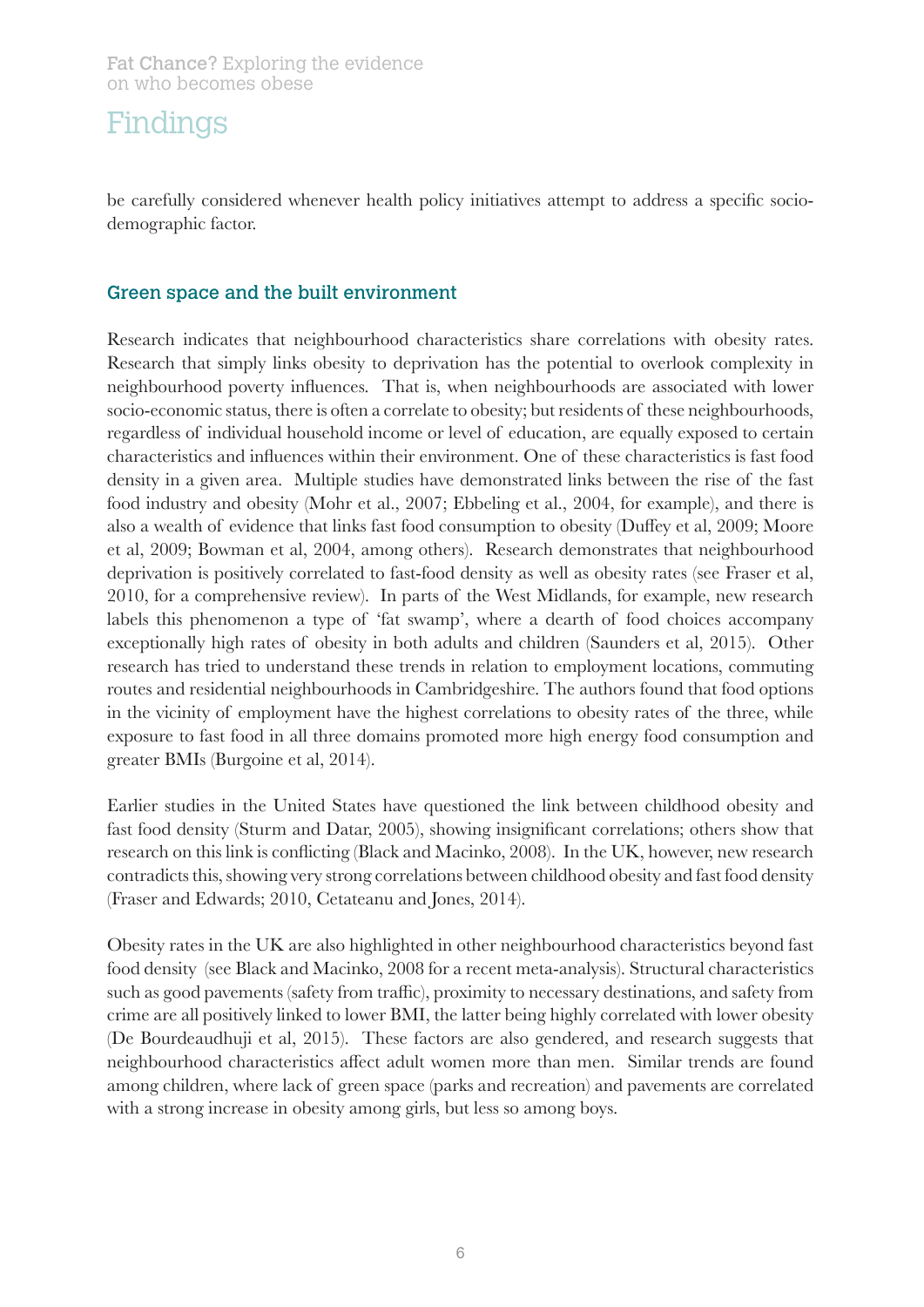#### Socio-economics

Socio-economic factors associated with higher rates of obesity in the UK are deeply complex and interconnected. This has been prevalent in health discourse in Britain for the greater part of two centuries. Engels, in his monograph on the 'working class in England' (1845) famously outlined health disparities as a result of the industrial revolution and poverty (see Engels and Kelley, 1845), which helped inform socialist and Marxist discourse aimed at improving the conditions of the proletariat. Since that time, while medical knowledge and modern healthcare infrastructure have improved the lives and longevity of all Britain's residents, income inequality and health disparities between the poor and the wealthy have not changed (see Pickett and Wilkinson, 2015, for a recent review). Many modern critiques of health policy planning and research around the globe have emphasised the intense relationship between poverty and illness, in almost all forms (DelVecchio Good, 2002; Singer and Scott, 2003; Farmer, 2004, 2006; Bourgois, 2006; Napier, 2014). However, across the world, issues of modernity complicate this assertion. For example, according to the World Health Organisation, Arabian Gulf nationals in Qatar and the United Arab Emirates have some of the highest rates of obesity in the world, significantly higher than the UK (WHO NLiS, 2014, 2015), despite having some of the highest GDP per capita in the world, also higher than the UK (IMF, 2014). This makes it particularly difficult for researchers to make definitive claims on the influence of any specific factor. Different data categories can be easily compared to matching geographic or personal data on BMI, but this often ignores the influence of other factors. Nonetheless, some trends seem apparent from a comparison of literature on obesity published in the past five years.

The evidence that links poverty, deprivation and lower socioeconomic positions to obesity specifically (as well as poorer health across nearly all categories) is overwhelming in many developed nations. It continues to be so in Britain, and this report does not question these findings. (For recent clarification of obesity and comorbidities related to socio-economic factors in England see Morrissey et al, 2015; and for a meta-analysis of the same literature, see El Sayed et al, 2012.) In some British communities, deprivation is linked to double the obesity rates of some less deprived communities (Bogaert et al, 2013). As discussed earlier in this report, lower income and deprivation is a strong risk factor for obesity in women specifically, while the relationship is less clear for men (Stafford et al, 2010). In children, new research has shown that disadvantaged backgrounds are risk factors for both thinness and obesity, outlined the wide range of bodily repercussions of malnutrition (Pearce et al, 2015).

What has emerged in recent research, however, is that, within specific communities, obesity rates are now rising among other economic groups. In some areas, within middle and upper financial classes, men are becoming far more affected by obesity, but this trend is mitigated for women (Zhu et al, 2015). Another very recent research project conducted a cluster analysis to outline subgroups in UK populations that are affected by obesity. Among some subgroups they found that healthy, young females, disregarding socio-economic status, were particularly at risk for obesity (Green et al, 2015). The same study also found that the affluent and otherwise healthy elderly, and the unhappy, anxious middle aged, disregarding economic status, were particularly prone to obesity (though it remains unclear as to what is embedded within 'anxious' as a category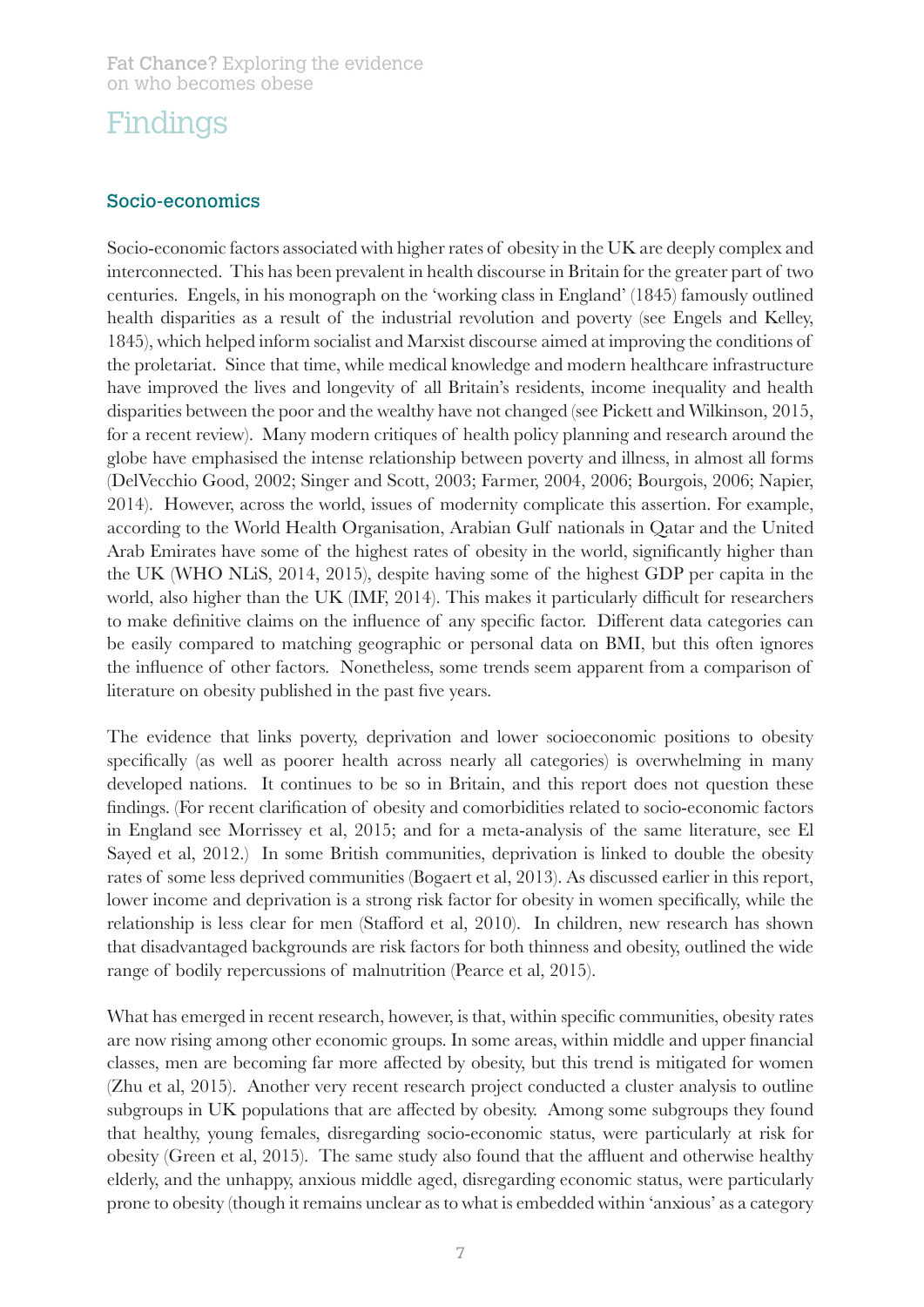of living). In many cities and towns, researchers have found 'hotspots' of childhood obesity that overlap with both the poorest and wealthiest neighbourhoods. In studies of obesity among children in Leeds, for example, high prevalence of obesity was found in demographic 'hotspots' of both the very poor and the very affluent (Edwards et al, 2010). Recent research in Scotland also complicates simple models of deprivation and obesity. Scotland has one of the highest rates of obesity in the UK at nearly a third of the population, much higher than the national average of the UK. However, as these rates have risen in the past two decades (17% to 31% for men), socio-economic conditions in Scotland have improved while inequalities have decreased. The rises in obesity have affected all socio-economic groups, and in fact men from the more affluent groups exhibit the largest rises in BMI and obesity (Zhu et al, 2015).

Specifically, socio-economic mobility is associated with rising rates of obesity. Previous studies on socio-economic associations for BMI presumed stasis in economic position, but this is not a reality for many people in the UK. Research shows that both upwardly and downwardly mobile groups are correlated with higher rates of obesity than the stable rich or middle classes, with the downwardly mobile currently sharing the highest rates and rises of obesity. Upwardly mobile groups have the same obesity rates as the stable poor (Heraclides et al, 2010). To our knowledge, there is very little current research in the UK on the effects of rapid social change on obesity rates, and we argue that these types of mobility are a novel and crucial avenue for research as they indicate some powerful effects of social change. A much broader discussion could consider obesity in the UK as informed through deep anxiety and uncertainty of economic futures from the beginning of the financial crisis through to the present, and the stresses of insecure employment. Again, these rates are gendered. For the stable poor, obesity is much higher in women, for the stable wealthy, obesity is higher for men, and for the economically mobile, obesity rises for both men and women.

The next section discusses recent literature on mental health, primarily depression and anxiety, and its associations with obesity; but it is important to note that the links between economic mobility and mental health are their own avenue of research, and new future inquiry might explore these relationships in more depth.

#### Mental health and disability

Apparent from health research and literature in the last five years is a rising interest in mental health and its links to obesity and other health seeking behaviours. In many ways, rates of depression and anxiety in the UK mirror that of obesity. According to NHS data and studies from the Office of National Statistics, the number of cases of depression in the UK is rising by 100,000 every year, with 500,000 new cases between 2010 and 2012 (SSentif, 2012). One in five British adults experience some form of non-psychotic mental illness at any one time (Beaumont and Lofts, 2013). Following some initial research on the connection between depression and obesity (Onyike et al, 2003), the links between depression and BMI, and obesity in particular, have been given specific attention, with clear positive associations (Scott et al, 2007; Atlantis and Baker, 2008; Allison et al, 2009). Meta-analyses show that these correlations are gendered,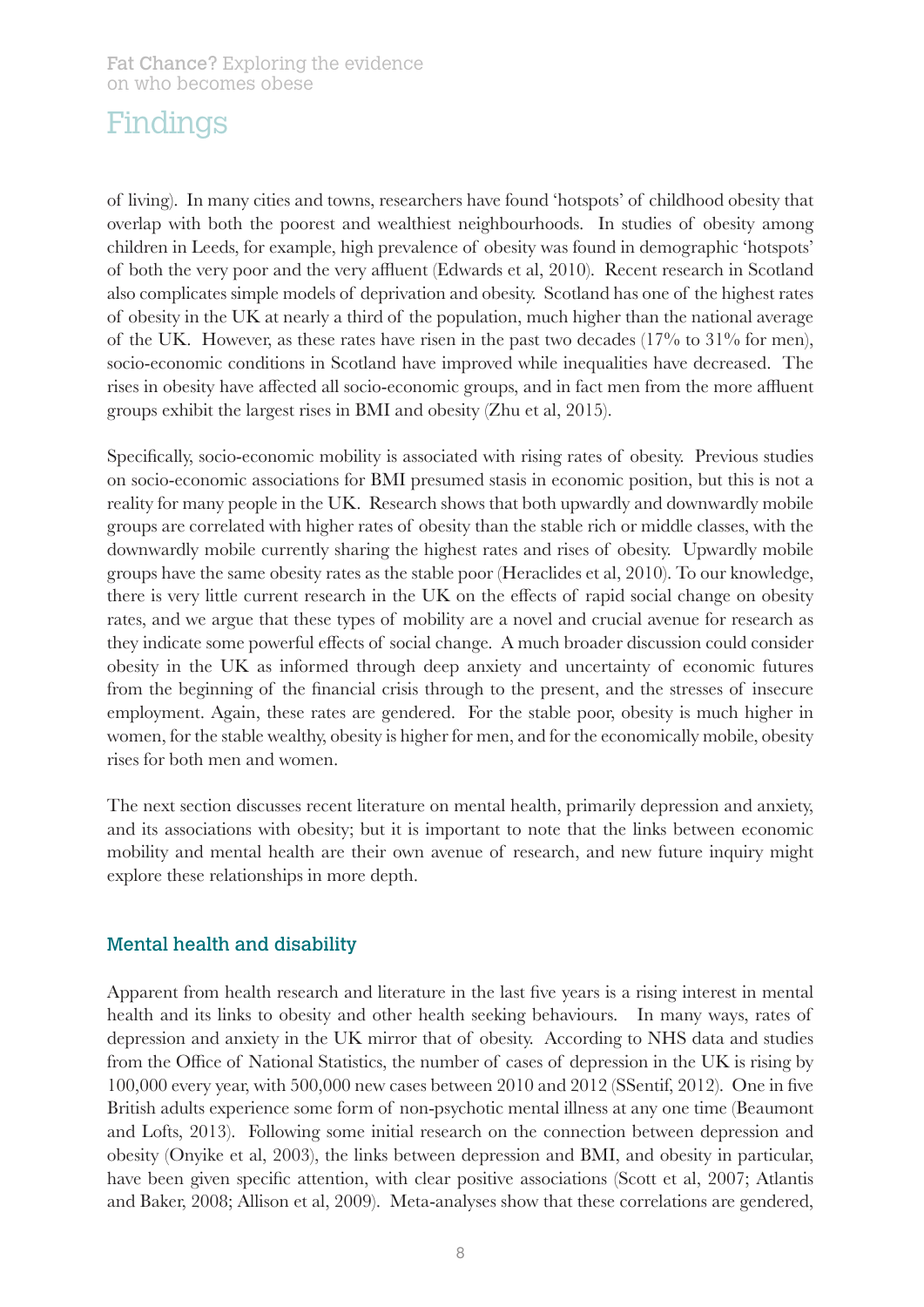with more women than men supporting a positive hypothesis (de Wit et al, 2010), though data on gender and mental health has a long history of controversy, adding complexity to these rates (Pollard and Hyatt, 1999, for example). Research has become more confident of the associations in recent years; or rather, evidence of connectedness between obesity and mental health appears now more robust. Very recent studies have attempted to better clarify the link between poor mental health and obesity through larger comparisons of comorbidities, finding that these comparisons only bolster evidence of important connections between mental health and obesity (Somerville et al, 2015; Stranges et al, 2014).

As these relationships have only recently achieved a higher focus in obesity research in the UK, what is far less evident from the medical literature are hypotheses that suggest mechanisms and causes for the relationship between poor mental health and obesity. One reason research in this area is lacking may be due to the unclear directionality between common mental illness and excess weight. This is a result of the largescale complexities that inform the aetiology of both conditions. Poor mental health is especially subject to a great many factors. For any given individual, for example, it can be very difficult to determine if depressive or anxious states precede and exacerbate weight gain or poor BMI health seeking behaviours, or if excess weight is more of a contributing factor towards common mental illness. There have been some attempts to research this directionality, but evidence remains conflicting. One recent study among 3,388 British adult men found that poor mental health is an indicator of future excess weight gain, but not the converse (Fezeu et al, 2015). Another study among a larger British cohort suggests that obesity predicts poor mental health in women, but not the converse (Geoffrey and Power, 2014), expanding upon similar findings by Faith et al, 2011. However, Geoffrey and Power conclude that because directionality remains unclear while depression and obesity co-indication is very strong, physicians should routinely screen for unhealthy BMI and depression when presented with either condition.<sup>2</sup> Again, citing Green et al (2015), strong correlates to obesity are found in the 'unhappy, anxious middle aged'. There is also research that suggests excess weight gain may result from pharmacological intervention for depression, namely for individuals who are treated with nortriptyline, offering evidence that both the symptoms and treatments for depression might inform obesity (Uher et al, 2011). Lastly, Phillips and Perry (2015) present data that complicates these associations. They found that among metabolically healthy obese,<sup>3</sup> the association between obesity and mental illness was very weak compared to the metabolically unhealthy obese. This suggests that it is the metabolic profiles of people that link to depression, rather than the excess fat itself.

Britain's disabled communities have much higher rates of obesity than the general public. This is apparent for both the physically and mentally disabled, including blindness, deafness, or those with developmental differences. Britain's deaf community, for example, have much higher rates of obesity than the general population (Emond et al, 2015). This recent study also asks further questions on depression and BMI, finding that the deaf community has very high rates of self-

<sup>2.</sup> It is important to note that this recommendation is also based on data that links depression and unhealthy underweight BMI.

<sup>3.</sup> Phillips and Perry categorise the metabolically healthy obese as a less common subtype of obesity where individuals maintain normative blood sugar and blood pressure levels, and health inflammatory profiles. However the definition and characteristics of MHO is under debate (citing Phillips, 2013).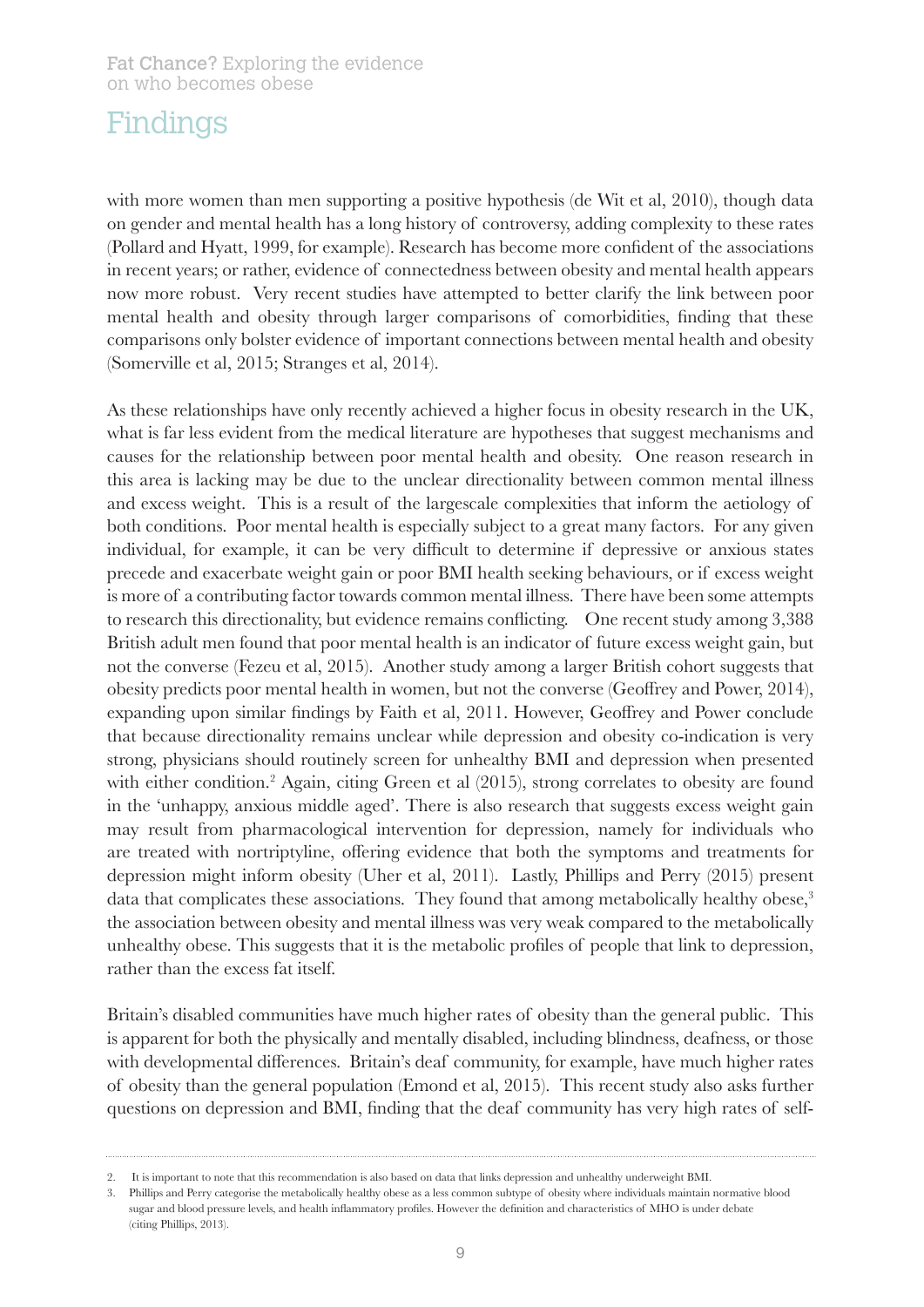assessed depression (ibid). In addition, many studies are finding correlations between obesity and psychotic illness (Gurpegui et al, 2012; Gardner-sood et al, 2015). These correlates are rather striking, with half of all patients with psychosis maintaining a BMI over 30.

#### Sleep

Studies of metabolic disorders and psychosis demonstrate very strong correlates to obesity, but some scientists argue that these links highlight other independent lifestyle variables that contribute to weight gain. In particular, very recent research has explored the role of sleep, and more precisely lack of sleep, as one of the causal mechanisms of obesity in patients with psychosis (Boudebesse et al, 2015). It has long been known that metabolic processes are deeply altered by sleep, though the science of sleep itself is, like most cognitive sciences, still relatively unexplored. Patients with psychosis are often unable to sleep, or unable to remain asleep for long periods of time. It is thought that sleep disruption translates into metabolic disruptions that contribute to the high rates of obesity among those with severe mental illness (ibid).

Sleep has become an important area of study in understanding metabolism. A significant amount of research in the last 15 years has analysed the connection between sleep and BMI in a wide range of contexts, but data remains conflicting. There is not space in this report to list all evidence, but a careful review of the literature from Patel and Hu in 2008 shows that while correlations between length of sleep and BMI for both adolescents and adults are variable, overall, research indicates that sleep is a useful category as an independent risk factor for obesity. In the UK, recent research is even more conclusive. A more nuanced study that examined night-time habits, sleep duration and quality, and obesity (among other categories) found that all three are very strongly correlated (Arora et al, 2013). Shorter sleep durations and poor sleep quality were positively associated with higher BMI, and it was demonstrated that this was partly, but strongly, connected to the use of technology at bedtime (ibid). Furthermore, there is recent research that links modern use of electronic media by adolescents to both sleep disturbance and depression (Lemola et al, 2014). Television use and technology are often cited as risk factors for obesity (see Smith and Hamar, 2014, for a recent study), though these studies often link technology use to a lack of physical exercise, rather than its effect on sleep (Hadgraft et al, 2015). New research might examine more closely the relationship between television, sleep and metabolic disorder.

Less researched are a wide range of other factors that may affect sleeping habits and sleeping quality in Britain. The evidence that healthy sleep promotes healthy bodies is very convincing; however from our initial review, there is a surprising lack of research that attempts to understand emerging British night-time habits in relation to obesity. Furthermore, while we present evidence that severe mental illness, sleep, and BMI are intertwined, less is understood about the role of non-psychotic illness and its role in affecting both sleep habits and obesity. A robust body of research shows that depression and insomnia share a very strong link (See Nutt et al, 2008 for a review). Evident from psychiatric literature, the link is so strong that many psychiatrists are concerned that the two can be confused in the clinical encounter, as causation pathways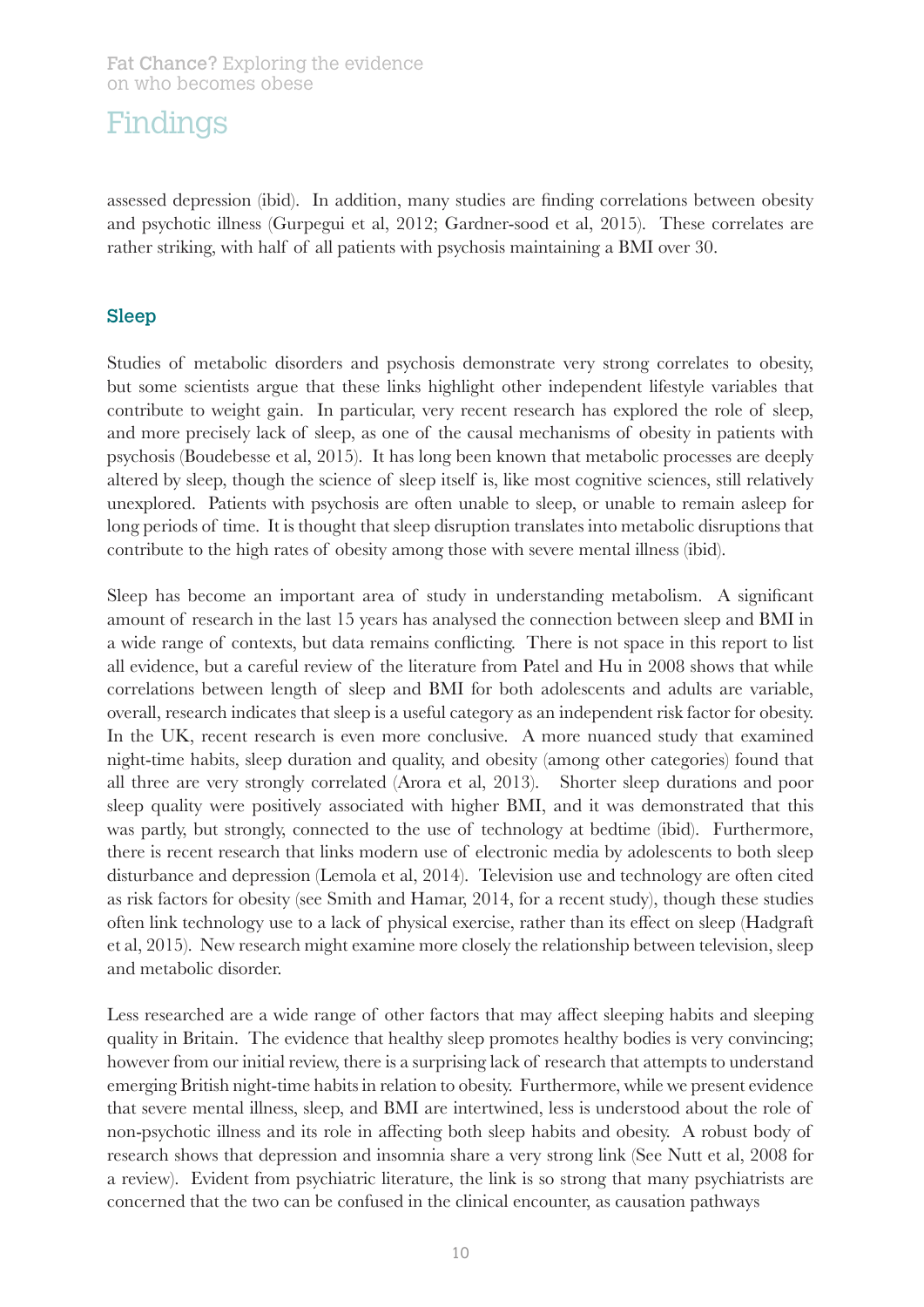appear to be bi-directional. Many people can become depressed from bouts of insomnia, and many people have bouts of insomnia because they are depressed (Jindal and Thase, 2004). As reported, depression and anxiety are on the rise in Britain. We argue that further research is necessary to understand depression, anxiety, electronic media use, and other novel factors that influence sleep habits and thereby potentially hold relevance to obesity.

#### Bullying and child abuse

Research has recently targeted a range of health problems in adults that may be attributable to the long-term effects of victimisation in childhood. Two meta-analyses and reviews of literature separately demonstrate a significant correlation between childhood traumas and abuses and adult obesity (Danese and Tan, 2014; Hemmingsson et al, 2014). Furthermore, these meta-studies show that this correlation is not significant during childhood and adolescence, highlighting the difficulty in applying early interventions. Developing upon these studies, a team of researchers at Kings College London examined bullying victimisation specifically, and its long-term effects over five decades (Takizawa et al, 2015). One aspect of this study which makes it valuable is that it controlled for other risk factors such as childhood BMI and parents' income, providing evidence that bullying victimisation is its own valid demographic category in future obesity research and intervention.

#### Smoking

Smoking is an important demographic factor to consider in obesity research, as it is understood to be a powerful risk factor for conditions associated with obesity, such as certain types of cancers, cardiovascular diseases and even diabetes.<sup>4</sup> Furthermore, while there is not space to discuss them here, many socio-economic risk factors associated with smoking in the UK are also linked to obesity rates. For both of these directions, however, there are some striking differences. For example, according to HSCIC data for smoking in Britain, men are far more likely to smoke than women, and the rates of smoking for all adults are decreasing as obesity is increasing (HSCIC 2014).

Examining smoking habits adds complexity to obesity research. Though both smoking and obesity are severe risk factors for cardiovascular disease, research shows that smoking is a negative risk factor for obesity, with smokers having on average much lower BMI than non-smokers (Dare et al, 2015; Booth et al, 2015). Dare et al, in a study of nearly half a million British adults, also show that former smokers are more at risk of obesity than both current smokers and those who have never taken up smoking (ibid). These recent studies are important in obesity demographics as they indicate that some people may take up or continue smoking as a method of weight control. Furthermore, they suggest that new therapeutic interventions for smoking must also better include simultaneous intervention pathways for weight gain.

<sup>4.</sup> Smoking habits and nicotine addiction are global health concerns with a massive international body of literature and research. For an outline of health effects, see WHO guidelines and information on tobacco.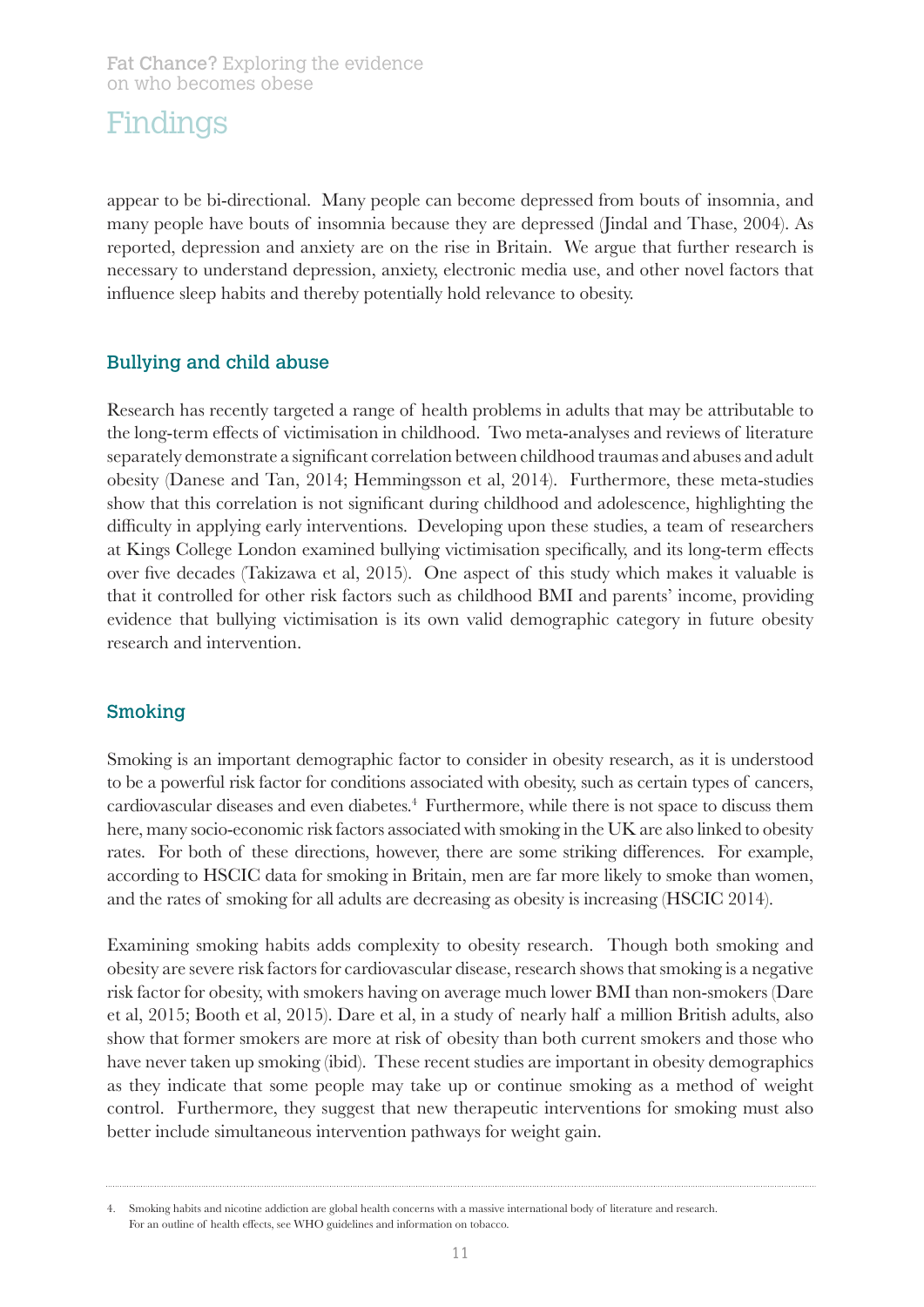#### Ethnicity/Religion

Research on ethnicity and demographics in Britain has in the past focused on a very wide range of health concerns and impacts in minority communities, showing unambiguously that conditions related to obesity (diabetes and coronary disease, for example) are disproportionately high among minority communities (see Smith et al, 2000 for a comprehensive discussion on health disparities among Britain's ethnic communities). In recent years, the discrepancy between obesity rates for some ethnic minorities in Britain, namely Afro-Caribbean and South Asia populations, and the general British population has remained significant (Rennie and Jebb, 2005; El-Sayed et al, 2011). These data are also gendered, with ethnic women often averaging nearly twice the obesity rates of ethnic men (ibid). Other studies show this gender bias to be strong in ethnic children as well, though both ethnic boys and girls, across social classes, were more overweight in relation to the general British public (Saxena et al, 2004; Wardle et al, 2006; Harding et al, 2008; Taylor et al, 2008; El-Sayed et al, 2011). Across all data, women from Afro-Caribbean descent maintain the highest rates of obesity, in both adults and children.

These correlations remain fairly strong in Britain, although recent research suggests they are not particularly useful in and of themselves as aetiological suppositions. New studies that account for employment, age, gender, neighbourhood infrastructure and socio-economic positions demonstrate that ethnicity has no significant correlation to obesity on its own (Higgins and Dale, 2012). Health seeking behaviours among ethnic groups in the UK appear to be influenced by alternative factors beyond cultural specificities. These alternative factors are complex, and it remains difficult to highlight different societal factors against one another. In 2008, Taylor et al published research comparing ethnicity and socio-economic data in relation to high rates of obesity among ethnic groups in Britain, and found no significant differences when compared to the British public at large. Citing these findings, Higgins and Dale (2012), through their own research, have demonstrated that parental obesity is far more predictive of childhood obesity than is ethnicity, echoing less comprehensive research published in the past (Reilly et al, 2005). It is important to note that this data is also gendered, and maternal BMI is more correlated to childhood obesity than paternal BMI.

Religion has also been studied in correlation to obesity rates in the UK. However, like recent research on ethnicity, findings are very ambiguous in their assessment of religion as an independent risk factor for obesity. A large study based on the Health Survey for England 2012 suggests that religious affiliation in the UK does have a positive association with increased BMI for Christian groups, and for waist to hip ratios for Christian men (Lycett, 2015). What is less clear is the effect of religion as an explanatory model for behaviour, a debate long explored in the history of social science. What these findings could promote, however, is another public space in which to progress health care education, namely religious centres, which in current programmes may be under-utilised as places for health advocacy.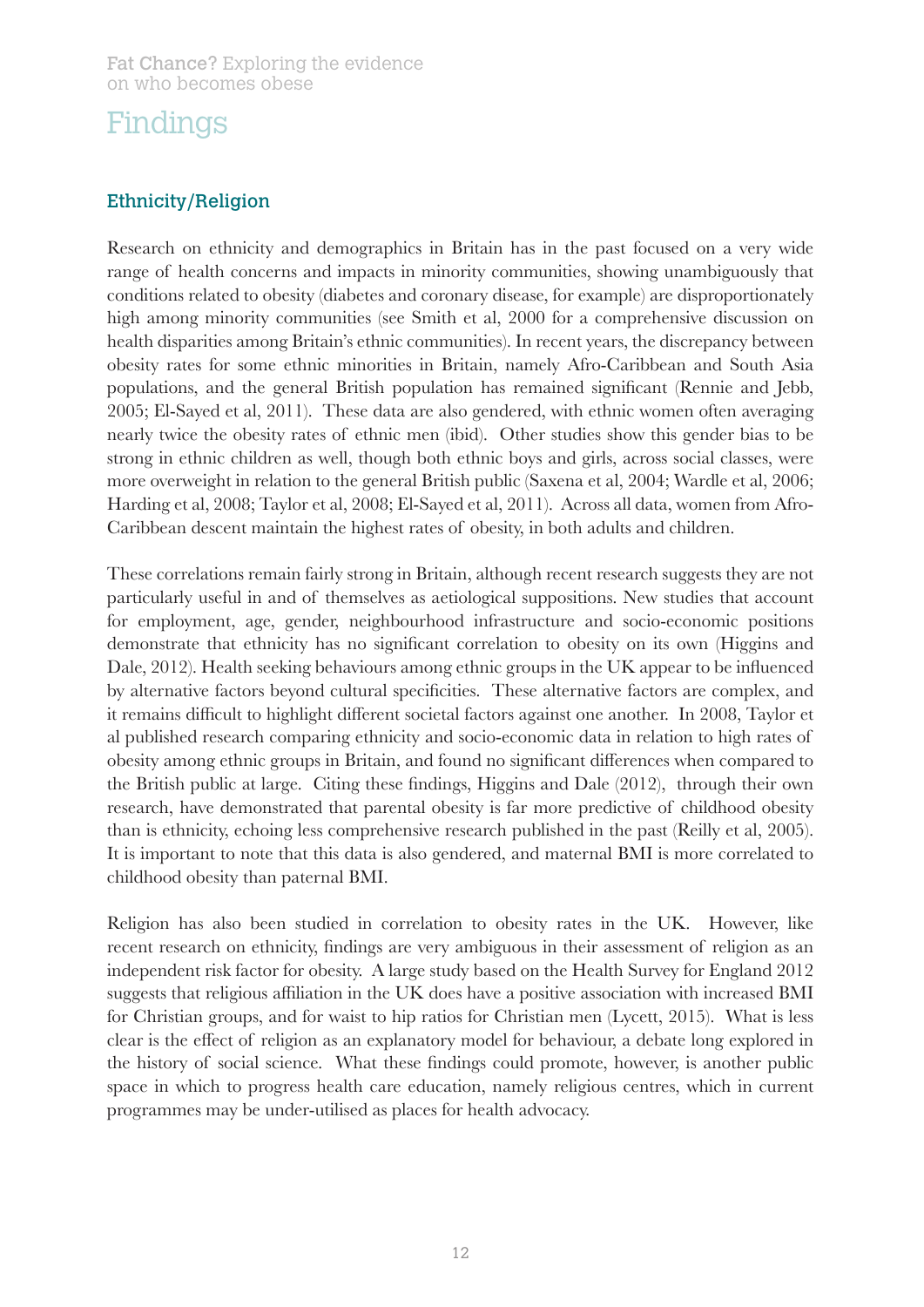### **Discussion**

This research on recent correlations of obesity presents evidence that questions many normative assumptions on 'Who is affected by obesity' in Britain. Before the last decade, health research in the UK understood obesity as a condition that strongly affected particular subgroups of the population. Deprivation, especially, has been at the forefront of discussions, and research often understood other correlates as extensions of poverty. Women also traditionally had higher rates of obesity than men, and these factors combined helped shape policy discussions and health care initiatives. This research does not question these links, especially in historical contexts when obesity levels in the UK were particularly endemic, both geographically and socially. HSCIC reports based on findings from the annual Health Survey for England present robust gendered data on obesity, physical activity and diet as evidence for future policy initiatives. However, we do argue that a review of recent literature suggests the obesity demographics presented by the HSCIC are incomplete.

This new research indicates that obesity profiles in Britain are becoming increasingly complex and widespread. As obesity in the UK becomes epidemic and de-localised, the condition appears to be mirrored across demographic profiles that strongly challenge the simplicity of the normative healthcare landscape. Health disparities among Britain's economically and socially deprived communities remain high, but research indicates that the economically mobile have some of the most rapidly rising obesity rates in the UK, and that obesity is also rising among some groups of Britain's most wealthy.

What is particularly highlighted in recent research, though rarely explicitly stated, is that obesity rates seem to be deeply influenced by social change (not just influences within static social categories). The studies we have compiled for this review show a subtle trend that has become increasingly evident over the last decade. It is highlighted in economic mobility, rising rates of mental illness, technological habits and engagements, and rapidly shifting urban ground. Argued here, broadly speaking, is that many of these categories strongly hint to a meta-structure that remains profoundly under-researched and largely ignored. This is the structure of uncertainty, a type of habitus that influences the terms of emotional engagement between an individual and their daily life. Insidiously, it undermines health seeking behaviour by making daily decision processes cognitively intolerable and emotionally taxing. A simple call for research, then, is premised on the suggestion that 'body' and 'self' are intimately interwoven in their relationship with obesity. Due to the complexity of British living, as one is increasingly unable to construct an image of 'self' or life in the future, individuals are perhaps less likely to be able to envision their future bodies and health needs. This may have strong implications for coping with mental health, committing to healthy exercise and sleeping habits, and, crucially, maintaining a healthy diet, among other daily practices. This has ramifications for any policy that proposes behavioural regimes to encourage good metabolic health.

The past decade has seen powerful macrocosmic events impact British daily life. Financial uncertainty, for example since 2007/08, has provided a backdrop in Britain for job insecurity, sudden and intense downward economic mobility, shifting employment structures, and imbalance in economic markets. This same uncertainty remains striking in new trends of home ownership and in the housing market more widely, where rent culture influences long-term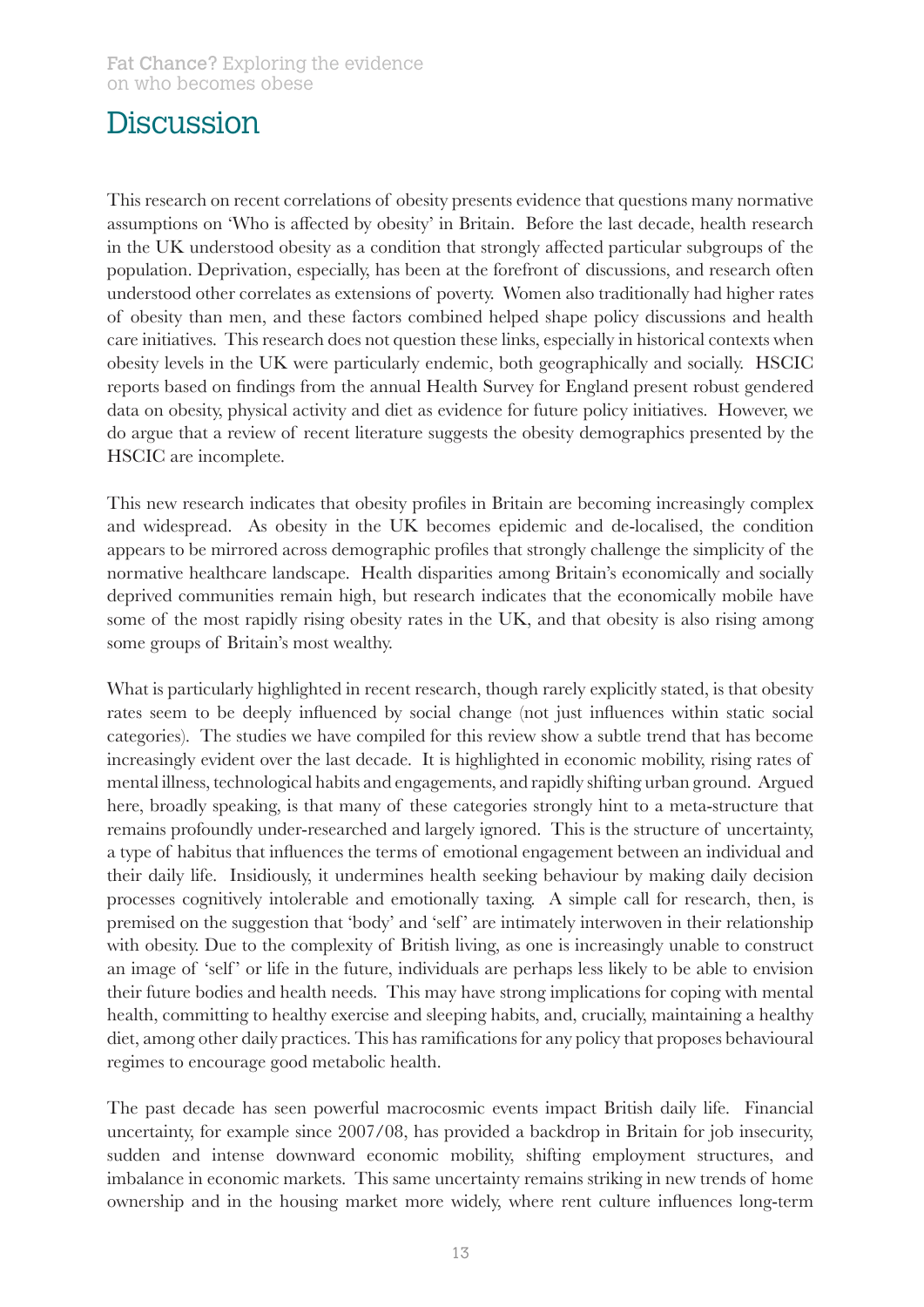### **Discussion**

planning and thinking. Pressures of 'modernity' and dependency on technology complicate health seeking behaviours by potentially promoting sedentary activity in both work and leisure, and interfering with sleep. Mental health is a particularly striking avenue of obesity research, as trends in obesity in the UK parallel trends in depression and anxiety, seemingly independent of deprivation and wealth.

Interventions that target specific lifestyles and habits can be useful in addressing common themes in obesity. These initiatives are premised on 'scaling up' to address a large demographic category. However, this project suggests that, as the obesity epidemic in the country becomes increasingly ubiquitous, the modus operandi must evolve to think through health more holistically. As well as making health a 'demographic' concern, this project argues that policy should also serve to be 'making health personal'. Holistic understandings of obesity in the UK can better understand health seeking behaviours through a wider range of complexities. Policy can then also work to help people cope with meta-structures that hinder behaviour change. Lastly, it is worth noting that many of the health interventions that help address obesity trends in the UK may also be effective in combating a wider range of correlations to obesity. In this way, approaches to obesity that recognise and incorporate complexity might impact a host of rising health problems that affect communities across Britain. The same interventions that encourage healthy BMI may improve energy levels through metabolic process and sleeping habits, while reducing risk of mental health problems, diabetes and a range of other comorbidities not discussed in this report.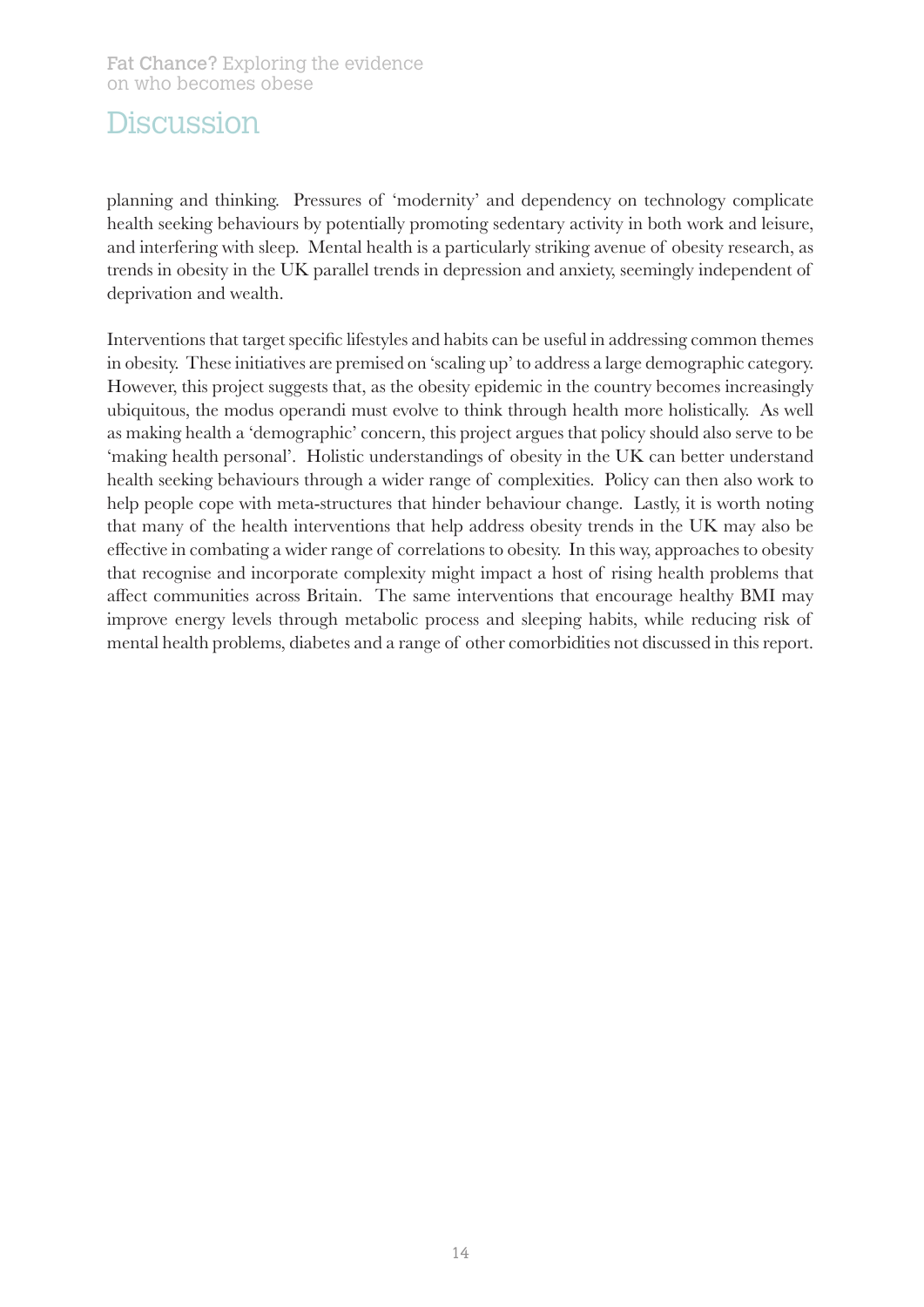## Conclusion

Increasing rates of obesity in Britain beg for a modern and constant evaluation of knowledge in health demographics to tackle the country's most prolific chronic conditions. In order to inform discussions on the causes of obesity in Britain, and crucially, how the country can cooperate to address its growing weight problem, this paper researches, reviews and compares current profiles of 'who' in Britain is obese. Through assessing new research on UK obesity, it argues that longheld assumptions on socio-economic demographic correlations to obesity remain strong, but that these assumptions are incomplete. Most saliently, this project demonstrates how complex obesity has become in recent years. New understandings of obesity rates in the country not only recognise the long-term implications of poverty and inequality, they also demonstrate the complexity of economic instability and mobility as it applies to health, and obesity specifically. Increasingly, obesity is also being understood holistically through its associations with poor mental health, in particular anxiety and depression. The built environment, through provisions of public green-space, pavements, safety and, importantly, healthy food options, is also tied to BMI. While many of the different factors researched in this review are shown to strongly apply to specific gender and age groups, there is, increasingly, no 'best fit' category in terms of a risk factor for obesity, further demonstrating the complexity in profiling UK obesity. Evidence that relates sleep and technology use to obesity rates serve as an example of how modern lifestyles can powerfully impact health, independent of socio-demographic positions.

In thinking through research that highlights emerging risk factors for obesity, this project identifies 'uncertainty' as a habit-forming structure that undermines the individual's ability to manage sustainable health. In conclusion, we argue that there are macro and micro-political implications for future policy research that aims to address the increasing rates of obese and over-weight people in the UK. In addition to targeted programmes that address specific risk factors for high BMI, we suggest that more research is needed to identify a holistic approach to the complexity of obesity in the country. Given the strong heterogeneity in obesity profiles in the UK, we suggest that healthcare interventions will need to move beyond one-size-fitsall models in recognition of the lived experience of the individual and in order to 'make health personal'.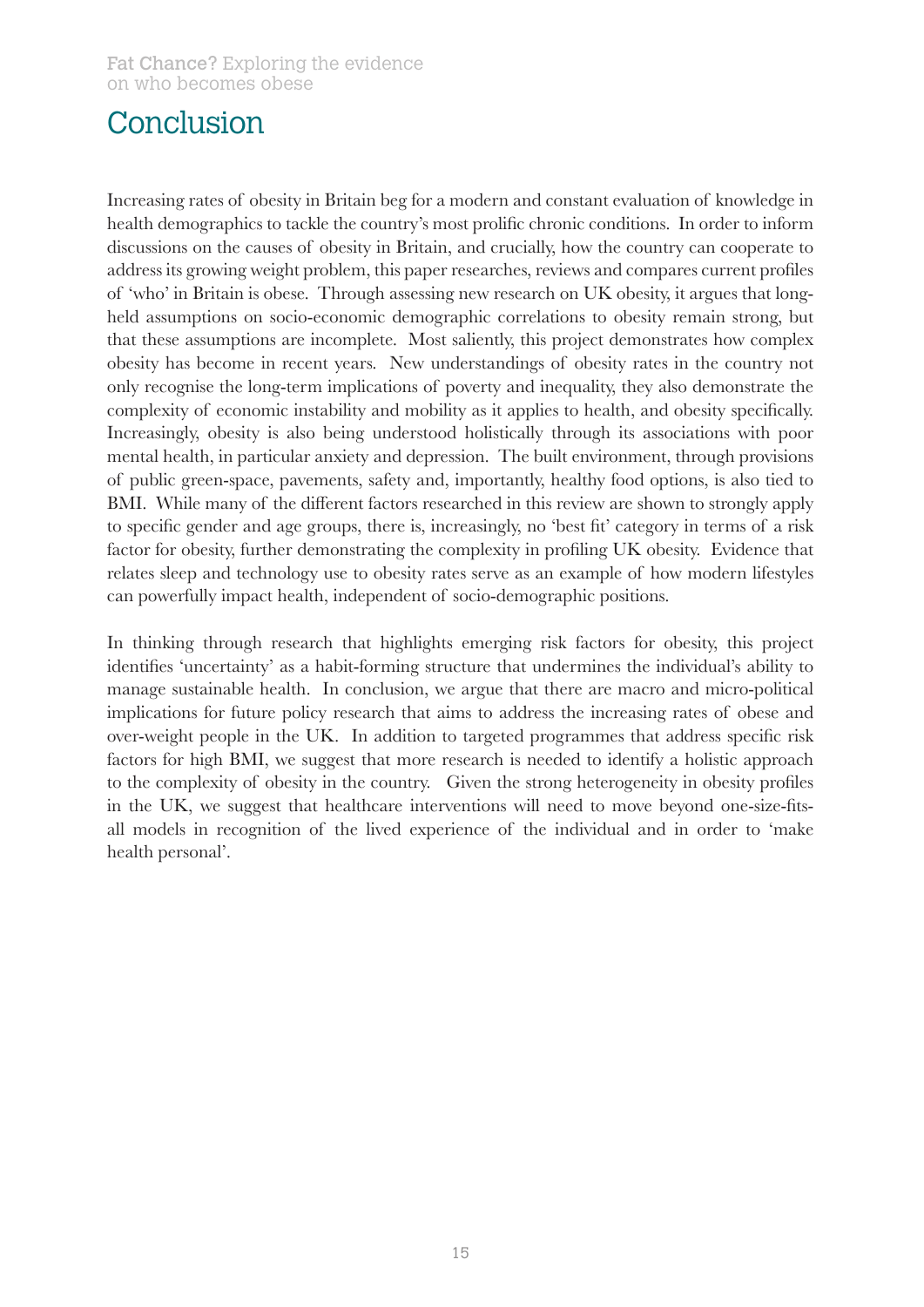## Policy Considerations

Forty years ago, warnings on the rise in prevalence of obesity began to emerge from the National Institutes for Health in the USA. By 1985 they had raised the stakes and were referring to obesity as a 'killer disease' (Gomez, 2014). In 1991 the UK government acknowledged that obesity represented a national threat to public health but there was no accompanying strong policy. Early in 2001 the UK's National Audit Office produced a report warning government that if nothing changed, a quarter of the population would be obese by 2010; their prediction was almost exact, and today over 26% of the UK population are clinically obese.

Whilst politicians will point to action that has been taken, such as support for breastfeeding to nutritional standards in schools (no longer statutory for Free Schools and Academies), campaigns against fat and salt, schemes to boost participation in sport and activity, and most recently the 'Responsibility Deal' around food reformulation, workforce, activity and alcohol, the results show for themselves that no approach to date has stopped the inexorable rise in the nation's weight.

This begs many questions, not least of which is whether we have targeted at-risk populations effectively. We live in times of rapid social change and no modern effective policy can afford to ignore this. In recent weeks the Health Select Committee's Childhood Obesity Inquiry has heard evidence repeating the emphasis of people with lower incomes being highly correlated with obesity. This is historically true, but as this report has shown, it is only part of the story and an increasingly distracting chapter.

When 2020health looked at the evidence, we found it wasn't simply about those who were poor; it was younger, socially deprived *women* most at risk. Living in an environment that has a high density of fast food outlets, poor pavements, insufficient green space and a perceived fear of crime all correlated with an increase in obesity in *girls*. For *men*, they are more likely to be obese if their place of work has a high density of surrounding fast food outlets. Economic instability is now associated with some of the most rapidly rising rates of obesity in the UK , which constitutes a massive challenge as we anticipate greater automation of workplace and fewer middle class jobs. Again this is gendered: for the stable poor, obesity is much higher in *women*, for the stable wealthy, obesity is higher for *men*, and for the economically mobile, obesity rises for both *men and women*.

Obesity is a highly complex problem with multiple drivers, many of them outside of the health sector. It is hard to understand the reticence of successive policy makers to respond to the economic and social crisis that obesity represents. We have failed the current generation; how can we tolerate a betrayal of the next?

A new children's obesity strategy has been promised and the government has another chance. What this report emphasises is that we cannot take the same piecemeal, short-lived, incomplete, peripheral, voluntary approach and expect outcomes to improve. Nor is there a silver bullet which will change our ever-fattening trajectory. We now know that we have to understand exactly who we are targeting. We have to understand the complexity of the problem and that this requires a cross-departmental, Cabinet-level high-status commitment to a strategy. We have to insist on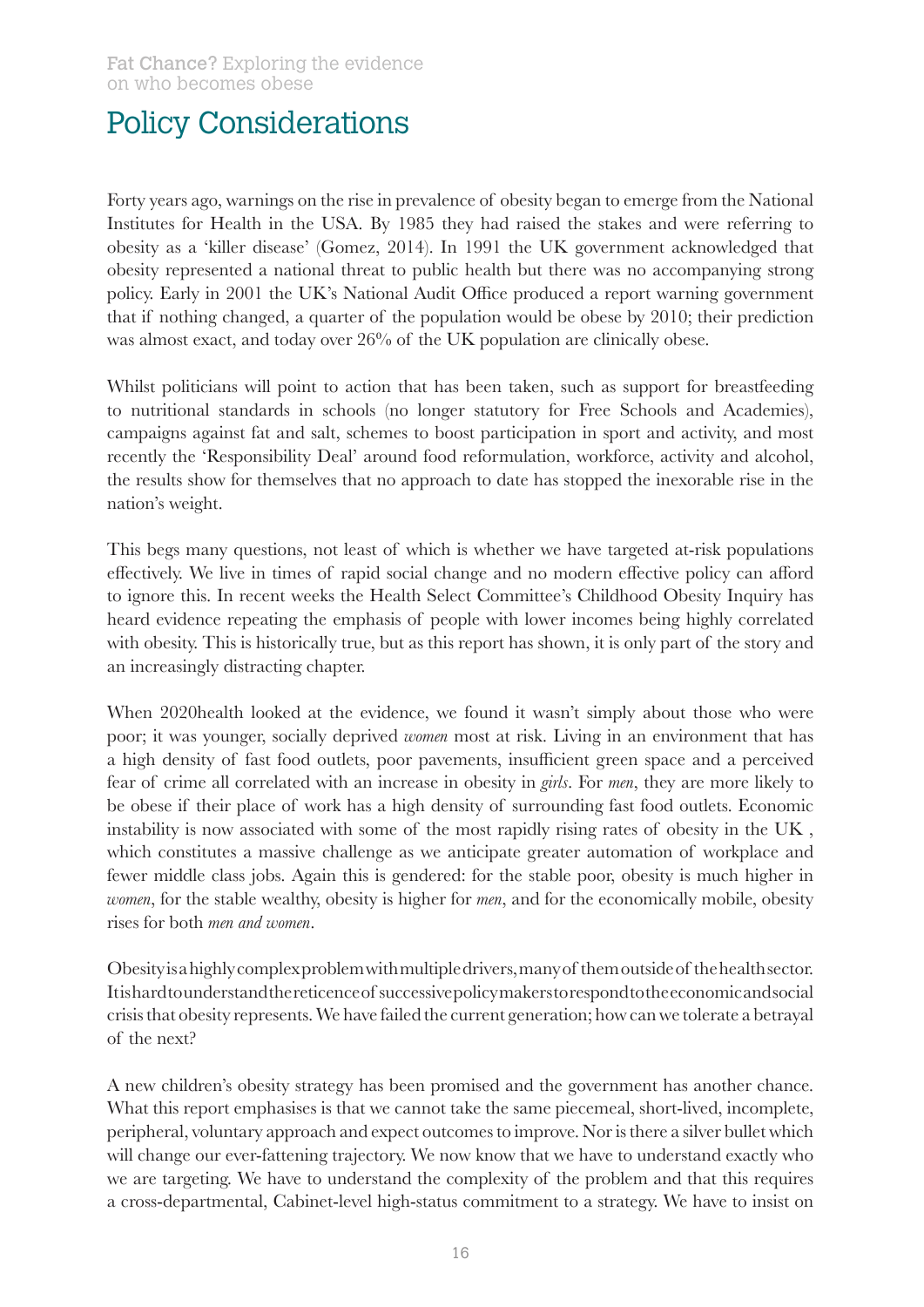## Policy Considerations

some environmental changes if people are ever to stand a chance of making healthy choices. We need to acknowledge that schools are the most significant place outside of the home where habits are formed and crucially, government has to decide on what is no longer an optional but a necessary intervention. Along with our 2014 report 'Careless Eating Costs Lives', we hope that this study will serve as a valuable contribution to the evidence base on obesity to inform intelligent health interventions and workable solutions. Our children deserve nothing less.

Julia Manning Chief Executive 2020health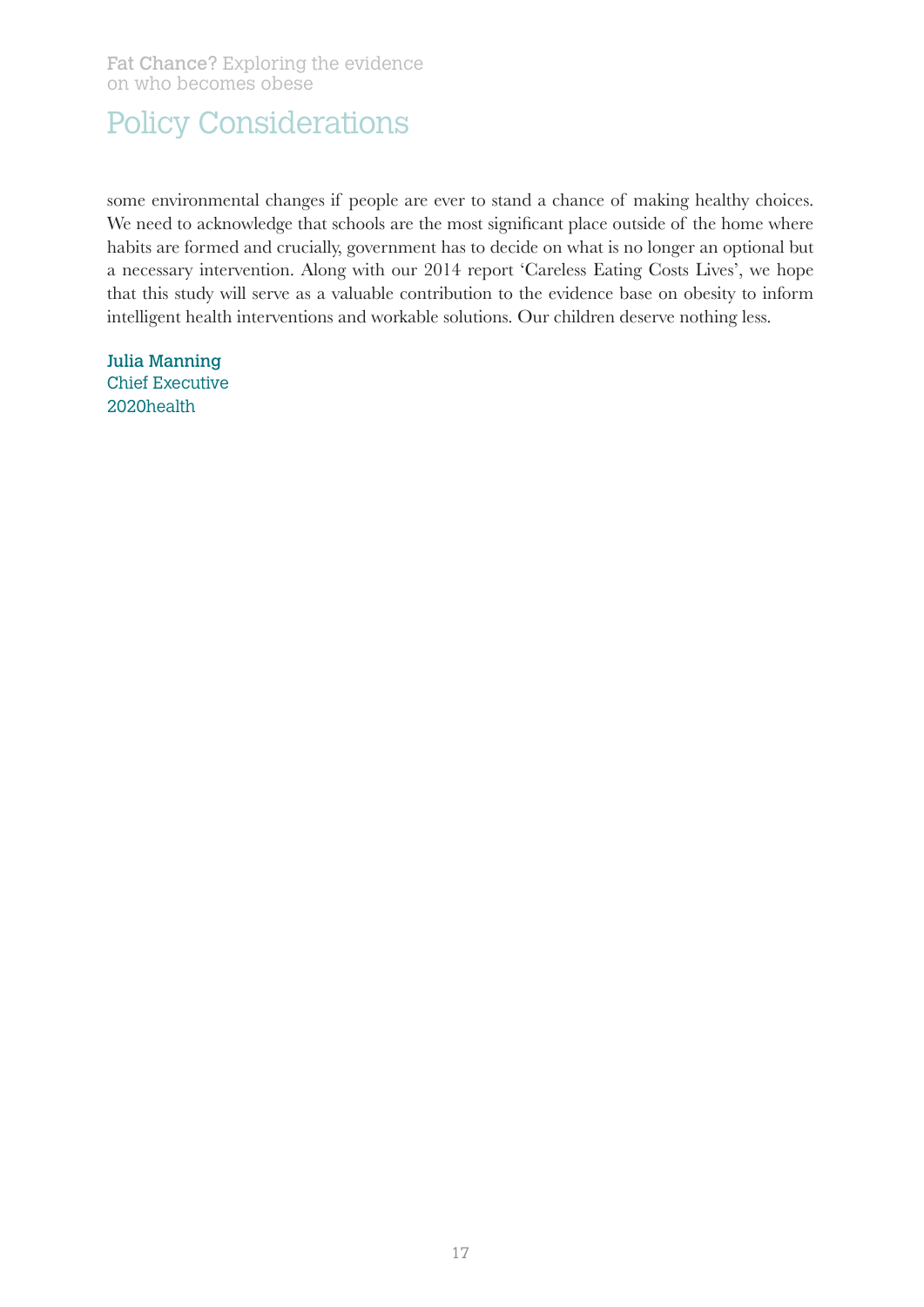Allison DB, Newcomer JW, Dunn AL, Blumenthal JA, Fabricatore AN, Daumit GL, Cope MB, Riley WT, Vreeland B, Hibbeln JR, Alpert JE. 2009. Obesity among those with mental disorders: a National Institute of Mental Health Meeting Report. American Journal of Preventive Medicine; 36, 341–350.

Arora T, Hosseini-Araghi M, Bishop J, Yao GL, Thomas GN, Taheri S. 2013. The complexity of obesity in U.K. adolescents: relationships with quantity and type of technology, sleep duration and quality, academic performance and aspiration. Pediatr Obes. Oct;8(5):358-66. doi: 10.1111/j.2047-6310.2012.00119.x.

Atlantis E, Baker M 2008. Obesity effects on depression: systematic review of epidemiological studies. International Journal of Obesity 32, 881–891.

Beaumont J, Lofts H. 2013. Measuring National Well-being - Health - Office for National Statistics. June 13, 2013. http://www.ons.gov. uk/ons/rel/wellbeing/measuring-nationalwell-being/health--2013/art-health---2013. html (accessed 23rd August, 2015).

Bhogal MS, Langford R. 2014. Gender differences in weight loss; evidence from a NHS weight management service. Public Health. 2014 Sep;128(9):811-3. doi: 10.1016/j. puhe.2014.06.019.

Black JL, Macinko J. Neighborhoods and obesity. Nutrition Reviews. 2008; 66:2-20.

Bogaert P, Relton C, Li J, Green MA, Strong M. 2013. Informing the Sheffield JSNA: Lifestyle Behaviours and Health Inequalities in Sheffield. Sheffield, UK: University of Sheffield.

Booth HP, Prevost AT, Gulliford MC. Severity of obesity and management of hypertension, hypercholesterolaemia and smoking primary care: population-based cohort study. J Hum Hypertens; Mar 26. doi: 10.1038/ jhh.2015.23. [Epub ahead of print]

Boudebesse C, Geoffroy PA, Henry C, Germain A, Scott J, Lajnef M, Leboyer M, Bellivier F, Etain B. 2015. Links between sleep and body mass index in bipolar disorders: an exploratory study. Eur Psychiatry; Jan; 30(1):89-93. doi: 10.1016/j.eurpsy.2014.04.006.

Bourgois P. 2006. Lumpen Abuse: The Human Rights cost of righteous neoliberalism, City and Society; 23 (1): 2-12.

Bowman SA, Gortmaker SL, Ebbeling CB, Pereira MA, Ludwig DS. 2004. Effects of fastfood consumption on energy intake and diet quality among children in a national household survey. Pediatrics; 113:112-8.

Bowman SA, Vinyard BT. 2004 Fast food consumption of US adults: impact on energy and nutrient intakes and overweight status. J Am Coll Nutr; 23:163-8

Burgoine T1, Forouhi NG, Griffin SJ, Wareham NJ, Monsivais P. 2014. Associations between exposure to takeaway food outlets, takeaway food consumption, and body weight in Cambridgeshire, UK: population based, cross sectional study. BMJ. Mar 13; 348:g1464. doi: 10.1136/bmj.g1464.

Cetateanua A, Jones A. 2014. Understanding the relationship between food environments, deprivation and childhood overweight and obesity: Evidence from a cross sectional England-wide study. Health & Place Volume 27, May 2014, Pages 68–76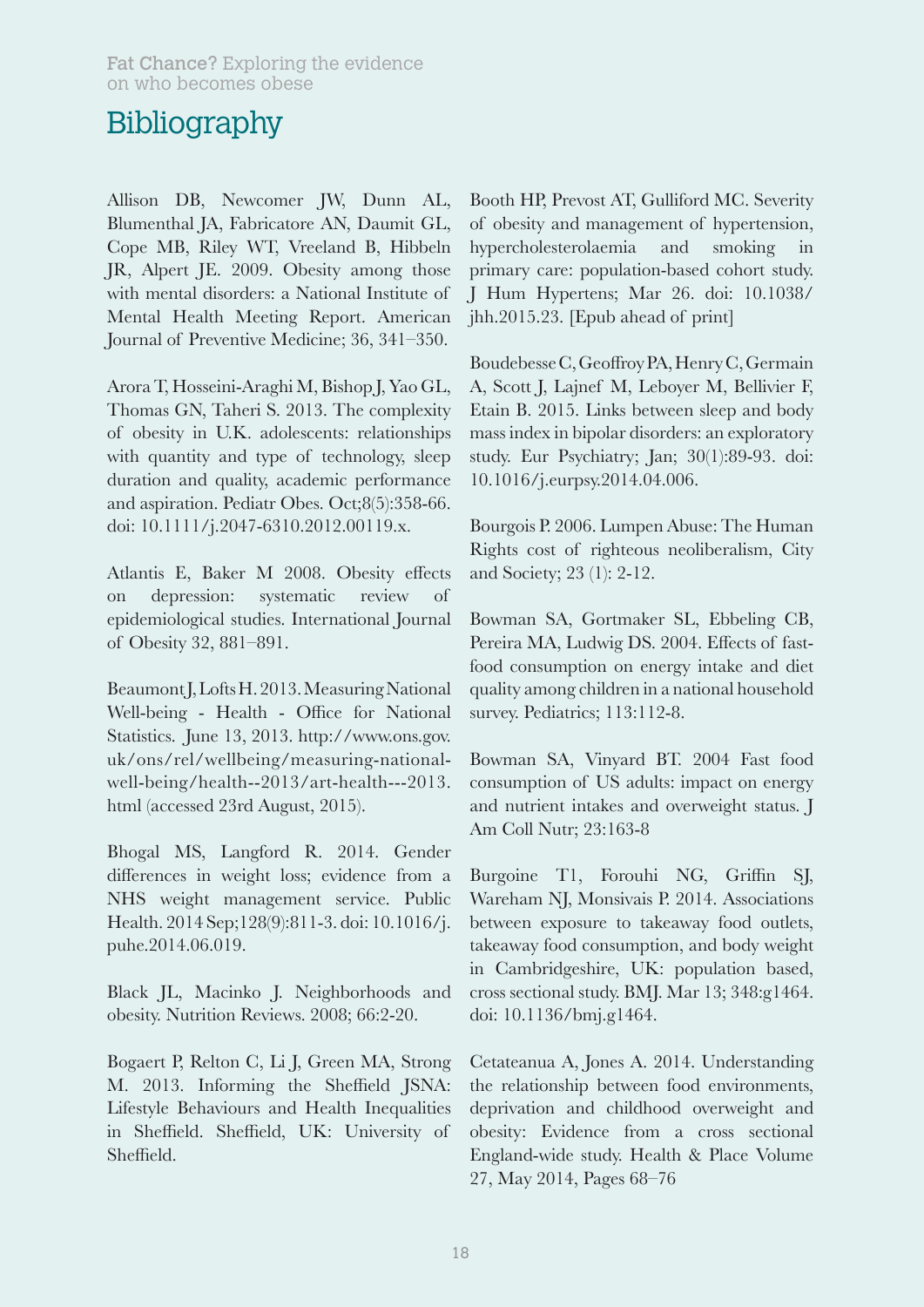Charreire H, Casey R, Salze P, Simon C, Chaix B, Banos A, et al. 2010 Measuring the food environment using geographical information systems: a methodological review. Public Health Nutr; 13:1773-85.

Church TS, Thomas DM, Tudor-Locke C, Katzmarzyk PT, Earnest CP, Rodarte RQ, Martin CK, Blair SN, Bouchard C. 2011 Trends over 5 Decades in U.S. Occupation-Related Physical Activity and Their Associations with Obesity. PLOS One. May 25, 2011 DOI: 10.1371/journal.pone.0019657

Danese A, Tan M. 2014. Childhood maltreatment and obesity: systematic review and meta-analysis. Molecular Psychiatry; 19, 544–554

Dare S, Mackay DF, Pell JP. 2015. Relationship between smoking and obesity: a cross-sectional study of 499,504 middle-aged adults in the UK general population. PLoS One. 2015 Apr 17;10(4):e0123579. doi: 10.1371/journal. pone.0123579.

De Bourdeaudhuij I, Van Dyck D, Salvo D, Davey R, Reis RS, Schofield G, Sarmiento OL, Mitas J, Christiansen LB, MacFarlane D, Sugiyama T, Aguinaga-Ontoso I, Owen N, Conway TL, Sallis JF, Cerin E. 2015. International study of perceived neighbourhood environmental attributes and Body Mass Index: IPEN Adult study in 12 countries. Int J Behav Nutr Phys Act. 2015 May 16; 12:62. doi: 10.1186/s12966-015- 0228-y.

DelVecchio Good M-J, James C, Good BJ, Becker AE. 2002. The culture of medicine and racial, ethnic, and class disparities in healthcare. (Working paper #199). New York: Russell Sage Foundation 2002: 595.

Duffey KJ, Gordon-Larsen P, Steffen LM, Jacobs Jr DR, Popkin BM. 2009 Regular consumption from fast food establishments relative to other restaurants is differentially associated with metabolic outcomes in young adults. J Nutr;139:2113-8.

Ebbeling CB, Sinclair KB, Pereira MA, Garcia-Lago E, Feldman HA, Ludwig DS. 2004. Compensation for energy intake from fast food among overweight and lean adolescents. Journal of American Medical Association; 291 (23) pp. 2828–2833

Edwards KL, Cade JE, Ransley JK, Clarke GP. 2010. A cross-sectional study examining the pattern of childhood obesity in Leeds: affluence is not protective. Arch Dis Child.; May;95(5):401.

El-Sayed M, Scarborough P, Galea S. 2011. Ethnic inequalities in obesity among children and adults in the UK: a systematic review of the literature. Obesity Reviews; Volume 12, Issue 5, pages e516–e534

El-Sayed AM; Scarborough P, Galea S. 2012. Unevenly distributed: a systematic review of the health literature about socioeconomic inequalities in adult obesity in the United Kingdom. BMC Public Health; Jan 09; Vol. 12, pp. 18.

Emond A, Ridd M, Sutherland H, Allsop L, Alexander A, Kyle J. 2015. The current health of the signing Deaf community in the UK compared with the general population: a cross-sectional study. BMJ Open. 2015 Jan 25;5(1):e006668. doi: 10.1136/ bmjopen-2014-006668.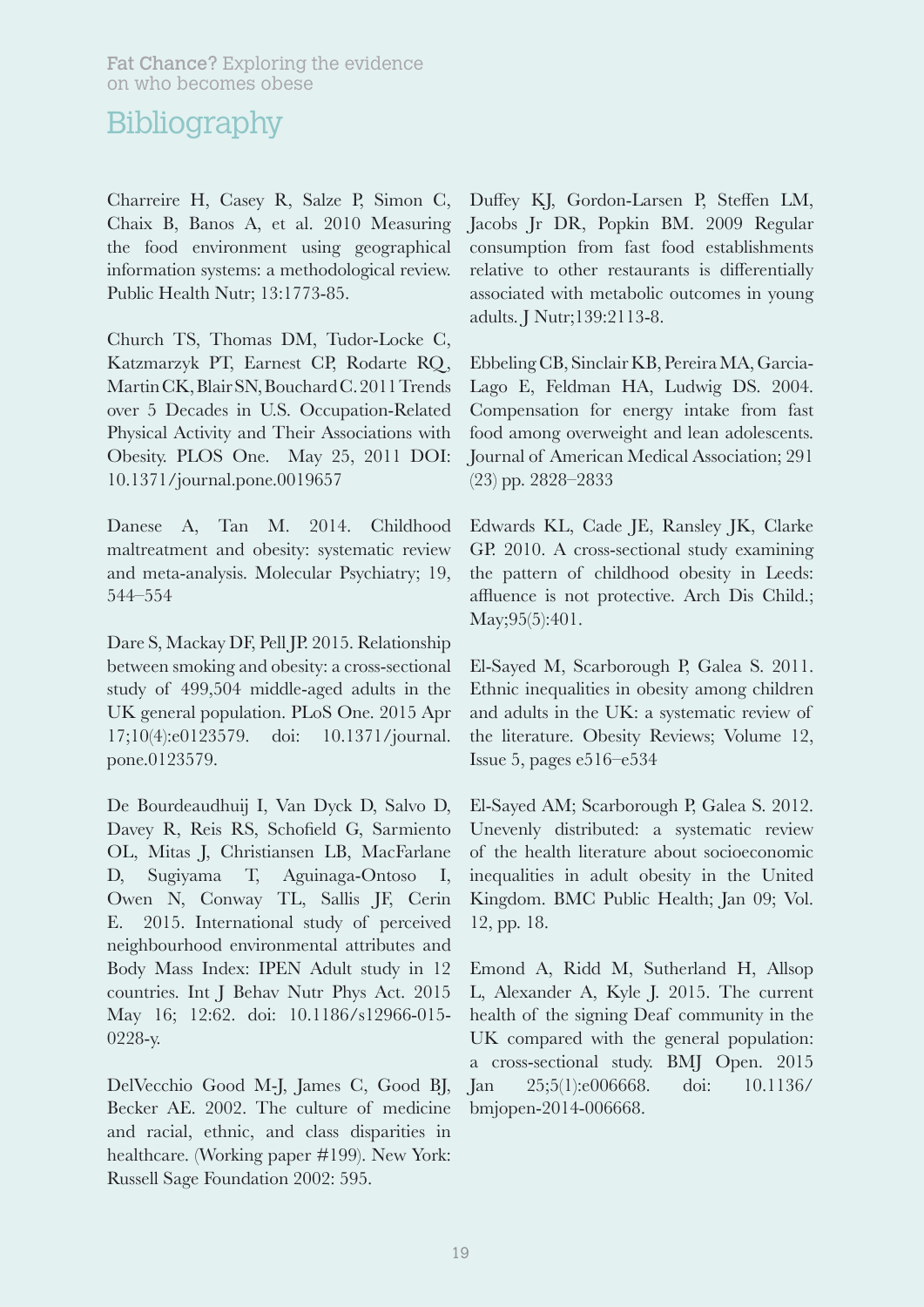Engles, Friedrich. 1845 (2009) The Condition of the Working Class in England. Victor Kiernan (Editor), Tristram Hunt (Introduction) Penguin Classics.

Farmer P. An Anthropology of Structural Violence. 2004. Curr Anthropol; 45; 3 (June): 305–317.

Farmer P, Nizeye B, Stulac S, Keshavjee S. 2006. Structural violence and clinical medicine. Plos Medicine; 3 (10): October.

Fezeu LK, Batty DG, Gale CR, Kivimaki M, Hercberg S, Czernichow S. 2015. Is the Relationship between Common Mental Disorder and Adiposity Bidirectional? Prospective Analyses of a UK General Population-Based Study. PLoS One. 2015 May 18; 10(5):e0119970. doi: 10.1371/journal. pone.0119970.

Fraser LK, Edwards KL, Cade J, Clarke GP. 2010 The geography of fast food outlets: a review. Int J Environ Res Public Health;7:2290-308

Fraser, K.L. Edwards. 2010. The association between the geography of fast food outlets and childhood obesity rates in Leeds, UK. Health Place; 16, pp. 1124–1128

Gardner-Sood P, Lally J, Smith S, Atakan Z, Ismail K, Greenwood KE, Keen A, O'Brien C, Onagbesan O, Fung C, Papanastasiou E, Eberherd J, Patel A, Ohlsen R, Stahl D, David A, Hopkins D, Murray RM, Gaughran F; IMPaCT team. 2015 Cardiovascular risk factors and metabolic syndrome in people with established psychotic illnesses: baseline data from the IMPaCT randomized controlled trial. Psychol Med; Sep;45(12):2619-29. doi: 10.1017/S0033291715000562.

Geoffroy MC, Li L, Power C. 2014. Depressive symptoms and body mass index: co-morbidity and direction of association in a British birth cohort followed over 50 years. Psychol Med; Sep;44(12):2641-52. doi: 10.1017/ S0033291714000142.

Green MA, Strong M, Razak F, Subramanian SV, Relton C, Bissell P. 'Who are the obese? A cluster analysis exploring subgroups of the obese'. 2015 J Public Health: doi: 10.1093/ pubmed/fdv040 First published online: April 18, 2015

Gurpegui M, Martínez-Ortega JM, Gutiérrez-Rojas L, Rivero J, Rojas C, Jurado D. 2012. Overweight and obesity in patients with bipolar disorder or schizophrenia compared with a non-psychiatric sample Prog Neuropsychopharmacol Biol Psychiatry; 37 (1). pp. 169–175

Hadgraft NT, Lynch BM, Clark BK, Healy GN, Owen N, Dunstan DW. 2015. Excessive sitting at work and at home: Correlates of occupational sitting and TV viewing time in working adults. BMC Public Health; Sep 15;15(1):899. doi: 10.1186/s12889-015- 2243-y.

Harding S, Teyhan A, Maynard MJ, Cruickshank KJ. 2008. Ethnic differences in overweight and obesity in early adolescence in the MRC DASH study: the role of adolescent and parental lifestyle. Int J Epidemiol; 37: 162–172.

Health & Social Care Information Centre (HSCIC). 2010. Statistics on Obesity, Physical Activity and Diet – England. http://www. hscic.gov.uk/catalogue/PUB00206 (accessed 7th August, 2015).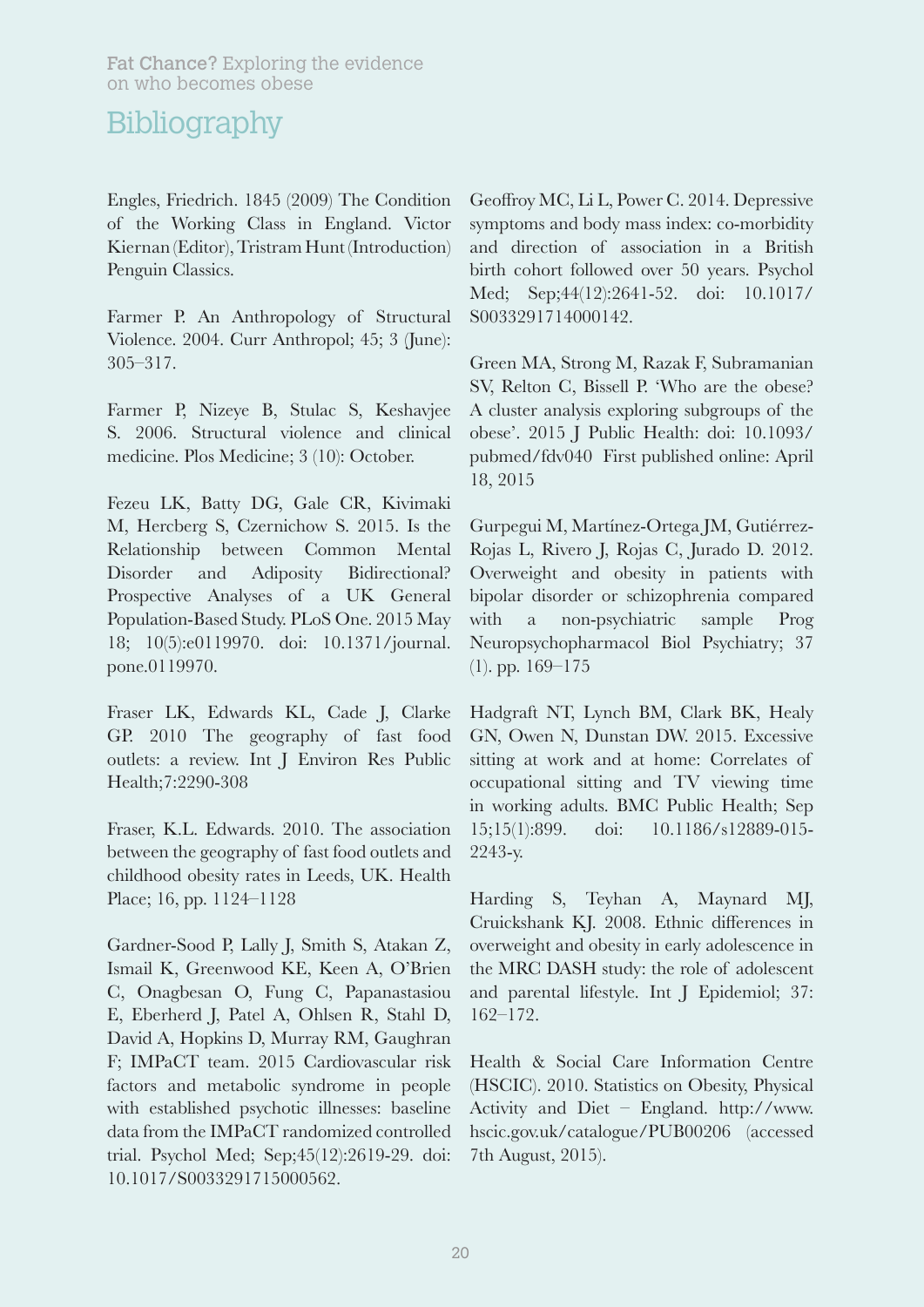Health & Social Care Information Centre (HSCIC). 2011. Statistics on Obesity, Physical Activity and Diet – England. http://www. hscic.gov.uk/catalogue/PUB00210 (accessed 7th August, 2015).

Health & Social Care Information Centre (HSCIC). 2012. Statistics on Obesity, Physical Activity and Diet – England. http://www. hscic.gov.uk/catalogue/PUB05131 (accessed 7th August, 2015).

Health & Social Care Information Centre (HSCIC). 2015. Statistics on Obesity, Physical Activity and Diet – England http://www. hscic.gov.uk/catalogue/PUB16988 (accessed 7th August, 2015)

Hemmingsson E, K. Johansson K, Reynisdottir S. 2014. Effects of childhood abuse on adult obesity: a systematic review and meta-analysis Obesity Reviews; Volume 15, Issue 11, pages 882–893,

Heraclides A, Brunner E. 2010. Social mobility and social accumulation across the life course in relation to adult overweight and obesity: the Whitehall II study. Journal Of Epidemiology And Community Health; Aug; Vol. 64 (8), pp. 714-9.

Higgins V, Dale A. 2012. Ethnicity and childhood overweight/obesity in England Pediatric Obesity; Volume 7, Issue 3, pages e22–e26, June. DOI: 10.1111/j.2047- 6310.2012.00051.x

International Monetary Fund (IMF). 2014. United Arab Emirates: 2014 Article IV Consultation-Staff Report; Press Release; and Statement by the Executive Director for the United Arab Emirates. http://www.imf.org/ external/pubs/cat/longres.aspx?sk=41703.0 (Accessed 11th October, 2015).

Jindal RD, Thase ME. 2004. Treatment of insomnia associated with clinical depression. Sleep Med Rev; 8:19–30.

Lemola, S., Perkinson-Gloor, N., Brand, S., Dewald-Kaufmann, Julia., Grob, A. 2014. Adolescents' Electronic Media Use at Night, Sleep Disturbance, and Depressive Symptoms in the Smartphone Age. Journal of Youth and Adolescence. 44(2): DOI: 10.1007/s10964- 014-0176-x

Lords Hansard. Thursday, 11 July, 2013. http://www.publications.parliament.uk/pa/ ld201314/ldhansrd/text/130711w0001.htm (accessed 5th Oct, 2015)

Lycett D. 2014. The Association of Religious Affiliation and Body Mass Index (BMI): An Analysis from the Health Survey for England. J Relig Health. 2014 Nov 19. [Epub ahead of print]

Mohr P, Wilson C, Dunn K, Brindal E, Wittert G. 2007 Personal and lifestyle characteristics predictive of the consumption of fast food in Australia. Public Health Nutrition; 10 (12), pp. 1456–1463

Moore LV, Diez Roux AV, Nettleton JA, Jacobs DR, Franco M. 2009. Fast-food consumption, diet quality, and neighbourhood exposure to fast food: the multi-ethnic study of atherosclerosis. Am J Epidemiol; 170:29-36.

Morrissey K, Espuny F, Williamson P. 2015. A multinomial model for comorbidity in England of long-standing cardiovascular disease, diabetes and obesity. Health Soc Care Community. doi: 10.1111/hsc.12251. [Epub ahead of print]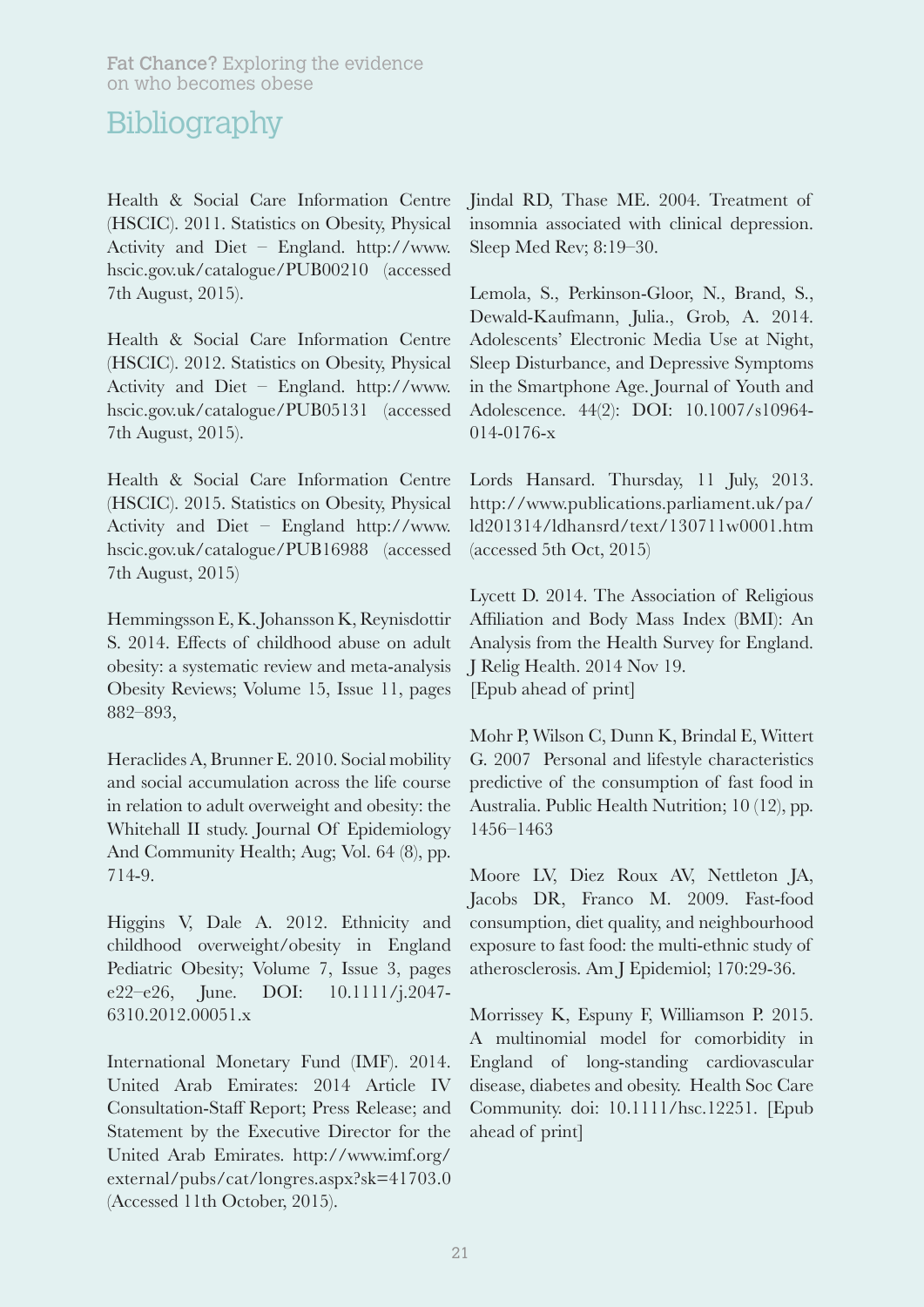Napier AD, Ancarno C, Butler B, Calabrese J, Chater A, Chatterjee H, Guesnet F, Horne R, Jacyna S, Jadhav S, Macdonald A, Neuendorf U, Parkhurst A, Reynolds R, Scambler G, Shamdasani S, Zafer Smith S, Stougaard-Nielsen J, Thomson L, Tyler N, Volkmann AM, Walker T, Watson J, C de C Williams A, Willott C, Wilson J, Woolf K. 2014. Culture and Health. The Lancet; Volume 384, No. 9954, p1607–1639, 1 November 2014. DOI: http:// dx.doi.org/10.1016/S0140-6736(14)61603-2

Nutt D, Wilson S, Paterson L. 2008. Sleep disorders as core symptoms of depression. Dialogues Clin Neurosci. 2008 Sep; 10(3): 329–336.

Onyike CU, Crum RM, Lee HB, Lyketsos CG, Eaton WW. 2003. Is obesity associated with major depression? Results from the third national health and nutrition examination survey. Am J Epidemiol; 158: 1139–1147.

Patel SR, Hu FB. 2008. Short sleep duration and weight gain: a systematic review Obesity (Silver Spring), 16 (3), pp. 643–653

Pearce A, Rougeaux E, Law C. 2015 Disadvantaged children at greater relative risk of thinness (as well as obesity): a secondary data analysis of the England National Child Measurement Programme and the UK Millennium Cohort Study. Int J Equity Health. Aug 5;14:61. doi: 10.1186/s12939-015-0187-6.

Pereira MA, Kartashov AI, Ebbeling CB, Van Horn L, Slattery ML, Jacobs Jr DR, et al. 2005. Fast-food habits, weight gain, and insulin resistance (the CARDIA study): 15 year prospective analysis. Lancet; 365:36-42

Phillips M. 2013. Metabolically healthy obesity: definitions, determinants and clinical implications Rev. Endocr. Metab. Disord; 14, pp. 219–227

Phillips CM, Perry II. 2015. Depressive symptoms, anxiety and well-being among metabolic health obese subtypes. Psychoneuroendocrinology. Jul 17;62:47-53. doi: 10.1016/j.psyneuen.2015.07.168.

Pickett K & R.Wilkinson (2015) Income inequality and health: a causal review Social Science & Medicine; 128, 316-326.

Pollard TM, Hyatt SB. 1999. Sex, Gender and Health. Cambridge University Press.

Reilly JJ, Armstrong J, Dorosty AR, et al. 2005. Early life risk factors for obesity in childhood: cohort study. BMJ; 330: 1357–1359.

Rennie KL, Jebb SA. 2005. Prevalence of obesity in Great Britain. Obes Rev; 6: 11–12.

Roehling MV, Roehling PV, Pichler S. 2007. The relationship between body weight and perceived weight-related employment discrimination: The role of sex and race. Journal of Vocational Behavior; 71(2):300- 318.

Saunders P, Saunders A, Middleton J. Living in a 'fat swamp': exposure to multiple sources of accessible, cheap, energy-dense fast foods in a deprived community. Br J Nutr. Jun 14;113(11):1828-34. doi: 10.1017/ S0007114515001063.

Saxena S, Ambler G, Cole TJ, Majeed A. 2004. Ethnic group differences in overweight and obese children and young people in England: cross sectional survey. Arch Dis Child; 89: 30–36.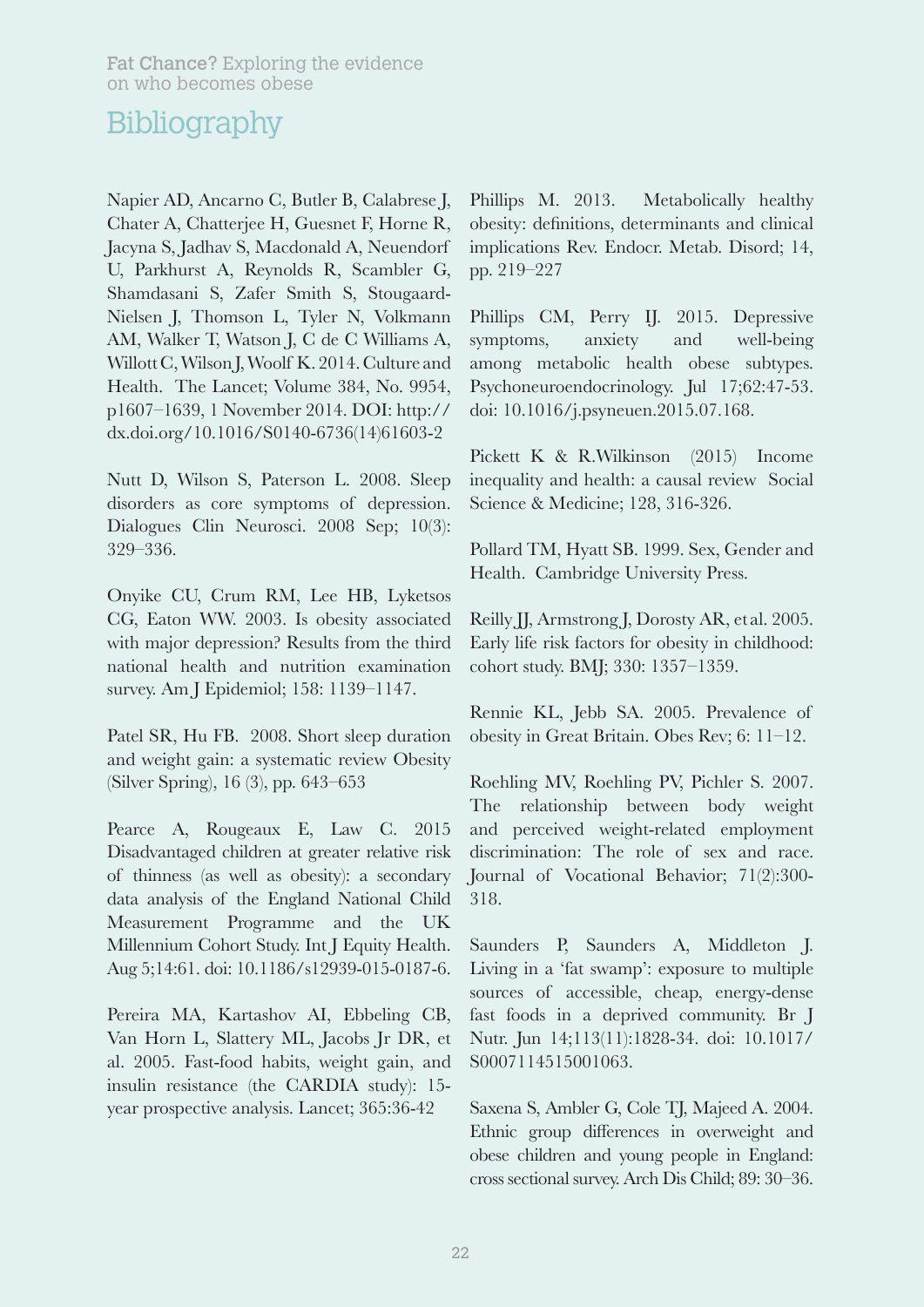Schulte PA, Wagner GR, Ostry A, et al. 2007. Work, obesity, and occupational safety and health. Am J Pub Health; 97:428-436.

Scott KM, Bruffaerts R, Simon GE, Alonso J, Angermeyer M, de Girolamo G, Demyttenaere K, Gasquet I, Haro JM, Karam E, Kessler RC, Levinson D, Medina Mora ME, Oakley Browne MA, Ormel J, Villa JP, Uda H, Von Korff M. 2007. Obesity and mental disorders in the general population: results from the world mental health surveys. International Journal of Obesity; 32, 192–200.

Singer M, Scott C. 2003. Syndemics and public health: reconceptualizing disease in biosocial context. Med Anthropol Q; 17(4): 434.

Smith GD, Chaturvedi N, Harding S, Nazroo J, Williams R. 2000. Ethnic inequalities in health: a review of UK epidemiological evidence. Crit Public Health; 10: 375–408.

Smith KJ, McNaughton SA, Gall SL, Blizzard L, Dwyer T, Venn AJ. 2009. Takeaway food consumption and its associations with diet quality and abdominal obesity: a crosssectional study of young adults. Int J Behav Nutr Phys Activ; 6:1-13.

Smith L, Hamer M. 2014. Television viewing time and risk of incident diabetes mellitus: the English Longitudinal Study of Ageing. Diabet Med. Dec; 31(12):1572-6. doi: 10.1111/ dme.12544.

Somerville R, McKenzie K, Eslami S, Breen C, O'Shea D, Wall P. 2015 Poor mental health in severely obese patients is not explained by the presence of comorbidities. Clin Obes; Feb;5(1):12-21. doi: 10.1111/cob.12081. Epub 2014 Dec 22.

Stafford M, Brunner EJ, Head J, Ross NA. 2010. Deprivation and the development of obesity: a multilevel, longitudinal study in England. Am J Prev Med; 39(2):130–139.

Stranges S, Samaraweera PC, Taggart F, Kandala NB, Stewart-Brown S. 2014.Major health-related behaviours and mental wellbeing in the general population: the Health Survey for England. BMJ Open; 4:e005878 doi:10.1136/bmjopen-2014-005878

Sturm R, Datar A. 2005. Body mass index in elementary school children, metropolitan food prices and food outlet density Public Health, 119, pp. 1059–1068

Takizawa R, Danese A, Maughan B, Arseneault L. 2015. Bullying victimization in childhood predicts inflammation and obesity at mid-life: a five-decade birth cohort study. Psychol Med. 2015 May 20:1-11. [Epub ahead of print]

Uher R, Mors O, Hauser J, Rietschel M, Maier W, Kozel D, Henigsberg N, Souery D, Placentino A, Keers R, Gray JM, Dernovsek MZ, Strohmaier J, Larsen ER, Zobel A, Szczepankiewicz A, Kalember P, Mendlewicz J, Aitchison KJ, McGuffin P, Farmer A. 2011. Changes in body weight during pharmacological treatment of depression. Int J Neuropsychopharmacol; Apr;14(3):367-75. doi: 10.1017/S1461145710000933.

Wardle J, Brodersen NH, Cole TJ, Jarvis MJ, Boniface DR. 2006. Development of adiposity in adolescence: five year longitudinal study of an ethnically and socioeconomically diverse sample of young people in Britain. BMJ; 332: 1130–1135.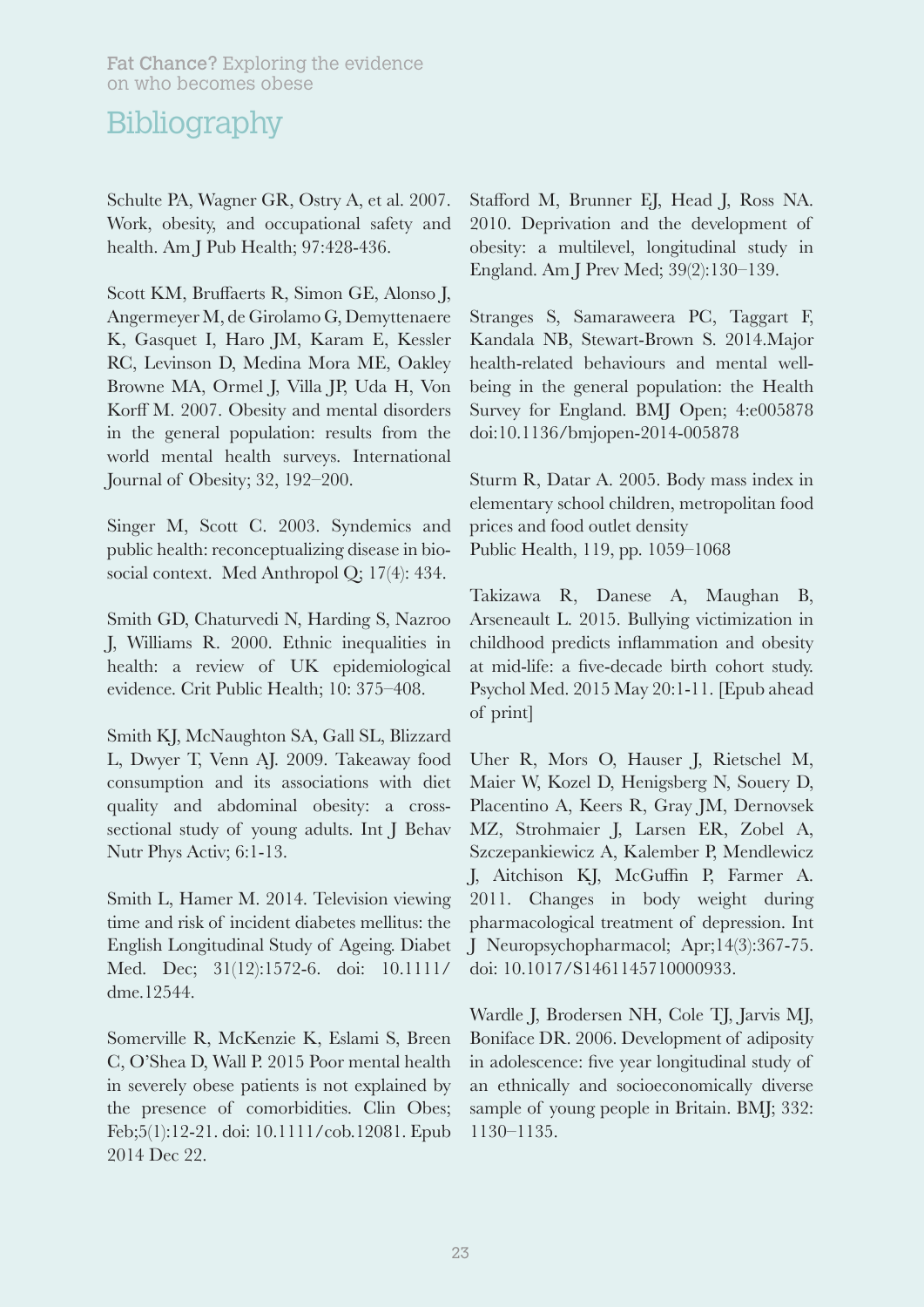World Health Organisation: Nutrition Landscape information System (WHO NLiS). 2015, United Arab Emirates Country Profile. http://apps.who.int/nutrition/landscape/ report.aspx?iso=are (Accessed 1st October, 2015)

Zhu J, Coombs N, Stamatakis E. 2015. Temporal trends in socioeconomic inequalities in obesity prevalence among economicallyactive working-age adults in Scotland between 1995 and 2011: a populationbased repeated cross-sectional study. BMJ Open. Jun 18;5(6):e006739. doi: 10.1136/ bmjopen-2014-006739.